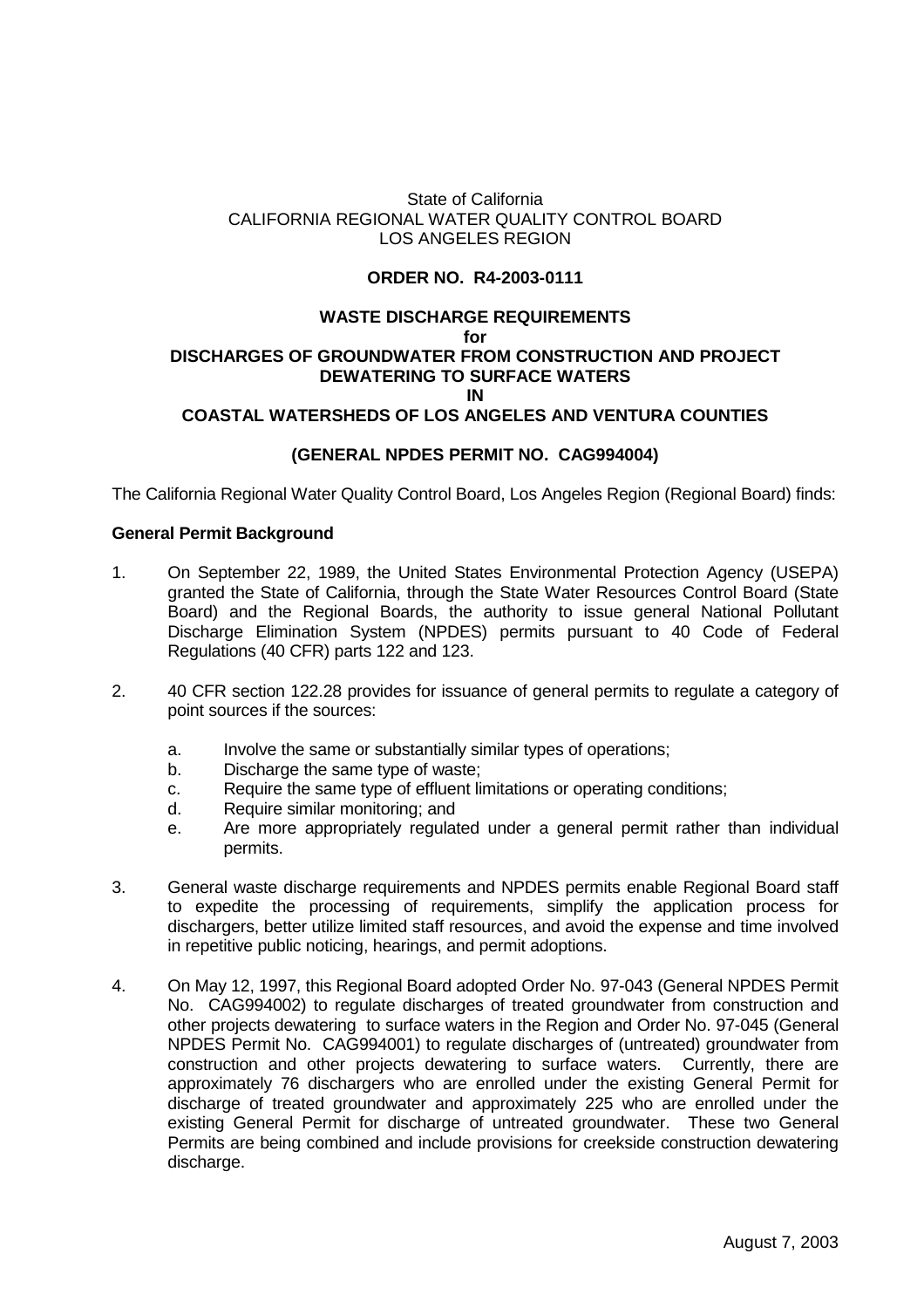#### **Discharge Description**

- 5. Discharges covered by this permit include but are not limited to, treated or untreated groundwater generated from permanent or temporary dewatering operations. In addition, this permit covers discharge from cleanup of contaminated sites where other project specific General Permits may not be appropriate, such as groundwater impacted by metals and/or other toxic compounds. This permit also covers discharges from dewatering operations in the vicinity of creeks where surface waters and groundwaters are hydrologically connected and have similar water chemistry. Creekside discharges which qualify under this permit will not be required to comply with the waterbody specific limitations for total dissolved solids (TDS), sulfate or chloride. The purpose of this approach to regulating creekside discharges is to avoid requiring a discharger to treat a surface waterbody to lower than naturally occurring, background, mineral content. In such circumstance, cycling the extracted creekside water back into the waterbody would not cause any decrease in the quality of the waterbody or degradation.
- 6. Wastewater discharge from permanent or temporary dewatering activities include, but are not limited to the following:
	- a. Treated or untreated wastewater from permanent or temporary construction dewatering operations
	- b. Groundwater pumped as a aid in the containment and/or cleanup of contaminant plume
	- c. Groundwater extracted during short-term and long-term pumping/aquifer tests
	- d. Groundwater generated from well drilling, construction or development and purging of wells
	- e. Equipment decontamination water
	- f. Subterranean seepage dewatering
	- g. Incidental collected stormwater from basements
- 7. Water purveyors provided comments on the previously published tentative permit circulated on November 27, 2002. Water purveyors provide drinking water to the public that is compliant with the California Department of Health Services' drinking water standards. Discharges from potable water supply wells are conducted to fulfill statutory requirements under the federal Safe Drinking Water Act or the California Health and Safety Code. Certain water purveyors' groundwater discharges are derived from specific type of activities that occur in the well head vicinity. These discharges have high flows but are of short-term duration with a very low threat to receiving waters. Potable water discharges by water purveyors at the vicinity of the well heads are not very similar to dewatering wastes discharges at construction project sites. Water purveyors requested to have a separate general permit that would specifically cover the discharges of groundwater from potable water wells. A tentative general permit (CAG994005) that will cover discharges of groundwater from potable water wells is being circulated for public comments and is also being considered for adoption by the Board at a public hearing to be held on August 7, 2003. Upon adoption, certain defined potable water discharges by water purveyors currently enrolled under Order No. 97-043 and Order No. 97-045, will be transferred to the new potable water discharge general permit.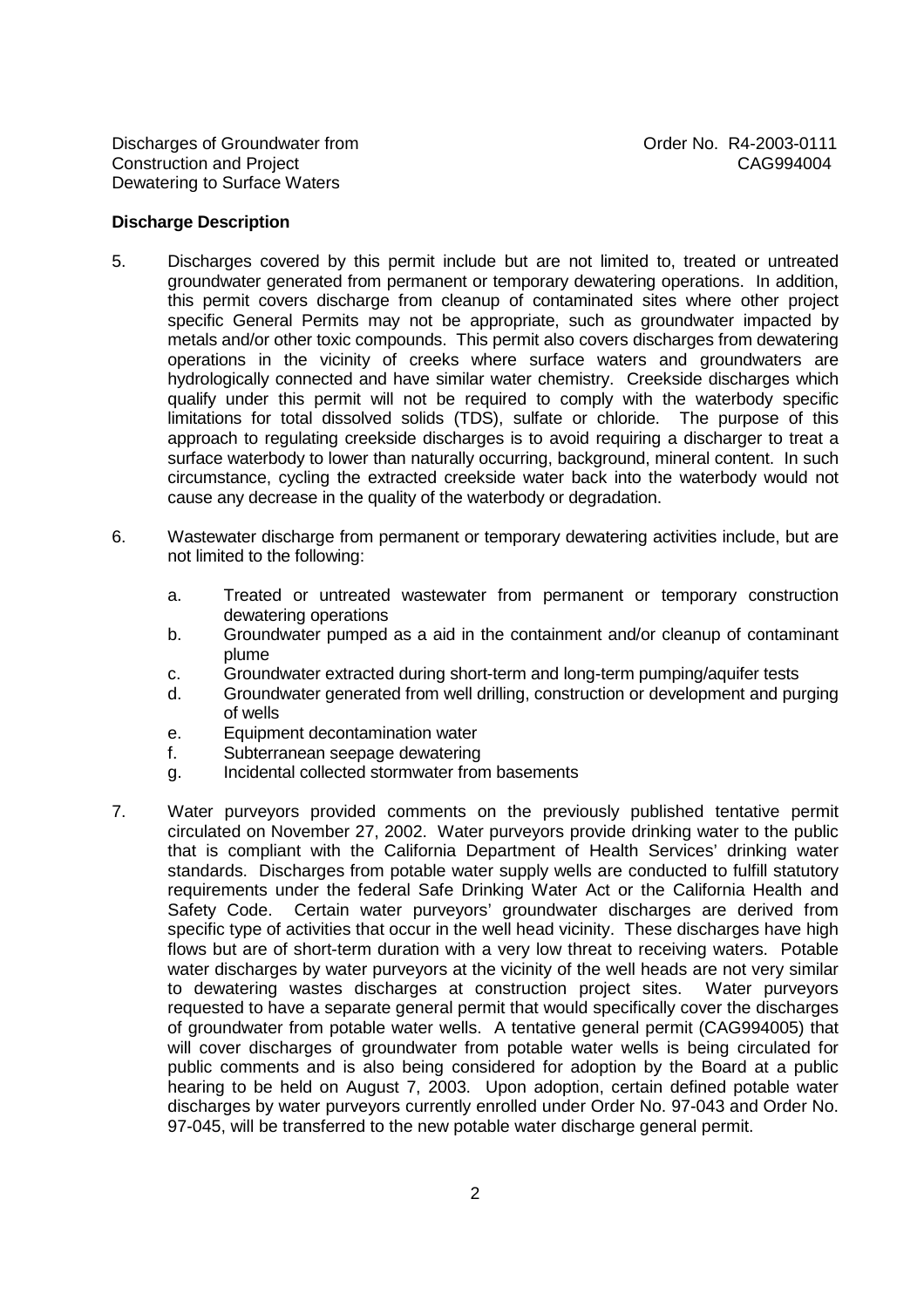Discharges of Groundwater from The Control of Control order No. R4-2003-0111 Construction and Project CAG994004 Dewatering to Surface Waters

- 8. Existing dischargers enrolled under Order No. 97-045 or Order No. 97-043 and new dischargers enrolling under this permit are required to collect a representative groundwater sample(s) and analyze these samples for all the constituents listed on Attachment A. Existing dischargers shall conduct this analysis and submit the result with a Notice of Intent Form; otherwise the existing authorization will be terminated. Dischargers will be required to provide treatment for toxic compounds detected above the applicable screening levels in Attachment A.
- 9. Pursuant to section 2, Article X, California Constitution, and section 275 of the California Water Code on preventing waste and unreasonable use of waters of the state, this Regional Board encourages, wherever practicable, water conservation and/or re-use of wastewater. To obtain coverage under this Order, the discharger shall first investigate the feasibility of conservation, land disposal and/or reuse of the wastewater.

#### **Storm Water Regulations and Permits**

10. This Regional Board adopted Waste Discharge Requirements for Municipal Storm Water and Urban Runoff Discharges within the County of Los Angeles contained in Order No. 01-182 [NPDES No. CAS614001] and Waste Discharge Requirements for Municipal Stormwater and Urban Runoff Discharges within Ventura County Flood Control District, County of Ventura, and the Cities of Ventura County contained in Order No. 00-108 [NPDES No. CAS004002] on July 15, 1996, and July 27, 2000, respectively. These Orders prohibit non-stormwater discharges to storm drain systems unless they are covered by separate NPDES permits. This prohibition, in general, does not apply to rising groundwater, uncontaminated groundwater infiltration discharges, discharges from potable water distribution system releases<sup>1</sup>, foundation and footing drains discharges, and water from crawl space pumps. The municipality may allow discharge of these types of discharges into the storm drain system. However, the municipality or the Regional Board may prohibit these discharges if they are determined to cause, or threaten to cause, degradation of water quality, violation of water quality objectives, cause nuisance and/or impair beneficial uses of receiving waters.

#### **Basis for Fee**

11. Title 23 of the California Code of Regulations (CCR), Division 3, Chapter 9, Article 1, section 2200, Annual Fee Schedule, requires that all discharges subject to a specific general permit shall pay the same annual fee.

#### **Applicable Plans, Policies, and Regulations**

12. On June 13, 1994, this Regional Board adopted a revised basin plan, Water Quality Control Plan, Los Angeles Region: Basin Plan for the Coastal Watersheds of Los Angeles

 $\frac{1}{1}$ "Potable Water Distribution Systems Releases" means sources of flows from drinking water storage, supply and distribution systems including flows from system failures, pressure releases, system maintenance, distribution line testing, fire hydrant flow testing; and flushing and dewatering of pipes, reservoirs, vaults, and minor non-invasive well maintenance activities not involving chemical addition(s). It does not include wastewater discharges from activities that occur at wellheads, such as well construction, well development (i.e., aquifer pumping tests, well purging, etc.), or major well maintenance.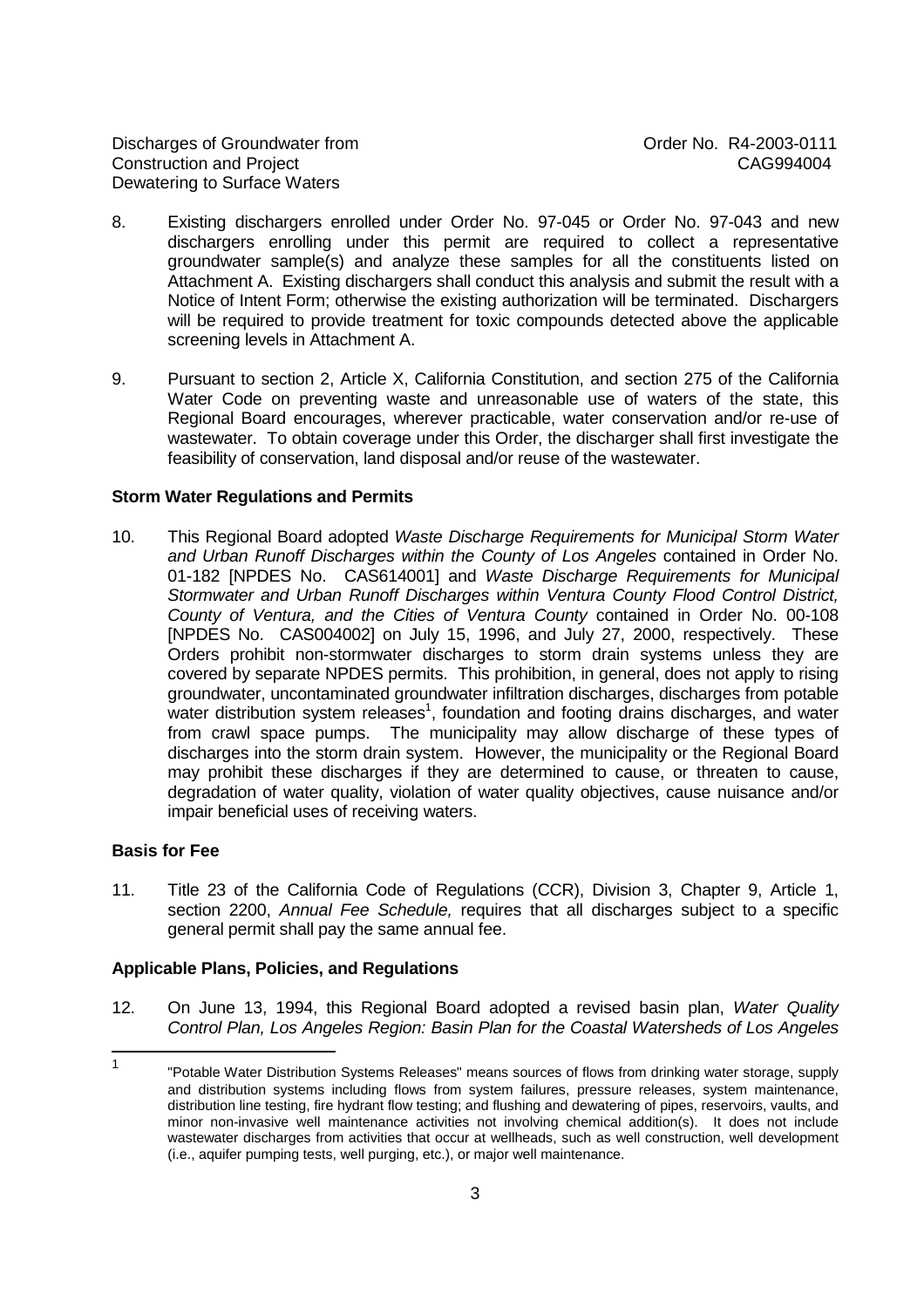and Ventura Counties (Basin Plan). The Basin Plan incorporates, by reference, State Water Resources Control Board' s Water Quality Control Plans and policies on ocean waters [Water Quality Control Plan for Ocean Waters in California, March 22, 1990]. temperature [Water Quality Control Plan for Temperature in the Coastal and Interstate Waters and Enclosed Bays and Estuaries of California, Amended September 18, 1975] and anti-degradation [Statement of Policy with Respect to Maintaining High Quality Waters in California, State Board Resolution No. 68-16, October 28, 1968].

- 13. The Basin Plan contains water quality objectives for, and lists the beneficial uses of, specific water bodies (receiving waters) in the Los Angeles Region. Typical beneficial uses covered by this Order include the following:
	- a. Inland surface waters above an estuary municipal and domestic supply, industrial service and process supply, agricultural supply, groundwater recharge, freshwater replenishment, aquaculture, warm and cold freshwater habitats, inland saline water and wildlife habitats, water contact and noncontact recreation, fish migration, and fish spawning.
	- b. Inland surface waters within and below an estuary industrial service supply, marine and wetland habitats, estuarine and wildlife habitats, water contact and noncontact recreation, commercial and sport fishing, aquaculture, migration of aquatic organisms, fish migration, fish spawning, preservation of rare and endangered species, preservation of biological habitats, and shellfish harvesting.
	- c. Coastal Zones (both nearshore and offshore) industrial service supply, navigation, water contact and noncontact recreation, commercial and sport fishing, marine habitat, wildlife habitat, fish migration and spawning, shellfish harvesting, and rare, threatened, or endangered species habitat.
- 14. The State Board adopted a Water Quality Control Plan for Control of Temperature in the Coastal and Interstate Water and Enclosed Bays and Estuaries of California (Thermal Plan) on May 18, 1972, and amended this plan on September 18, 1975.
- 15. The State Board adopted a Water Quality Control Policy for the Enclosed Bays and Estuaries of California in May 1974 (Policy). The Policy contains narrative and numerical water quality objectives that are designed to prevent water quality degradation and protect beneficial uses in enclosed bays and estuaries.

The Policy also lists principles of management that include the State Board's goal to phase out all discharges (excluding cooling waters), particularly industrial process water, to enclosed bays and estuaries as soon as practicable. The waste described above is not considered an industrial process wastewater.

16. Under 40 CFR section 122.44(d), Water Quality Standards and State Requirements, "Limitations must control all pollutants or pollutant parameters (either conventional, nonconventional, or toxic pollutants), which the permitting authority determines are or may be discharged at a level which will cause, have the reasonable potential to cause, or contribute to an excursion above any State water quality standard, including State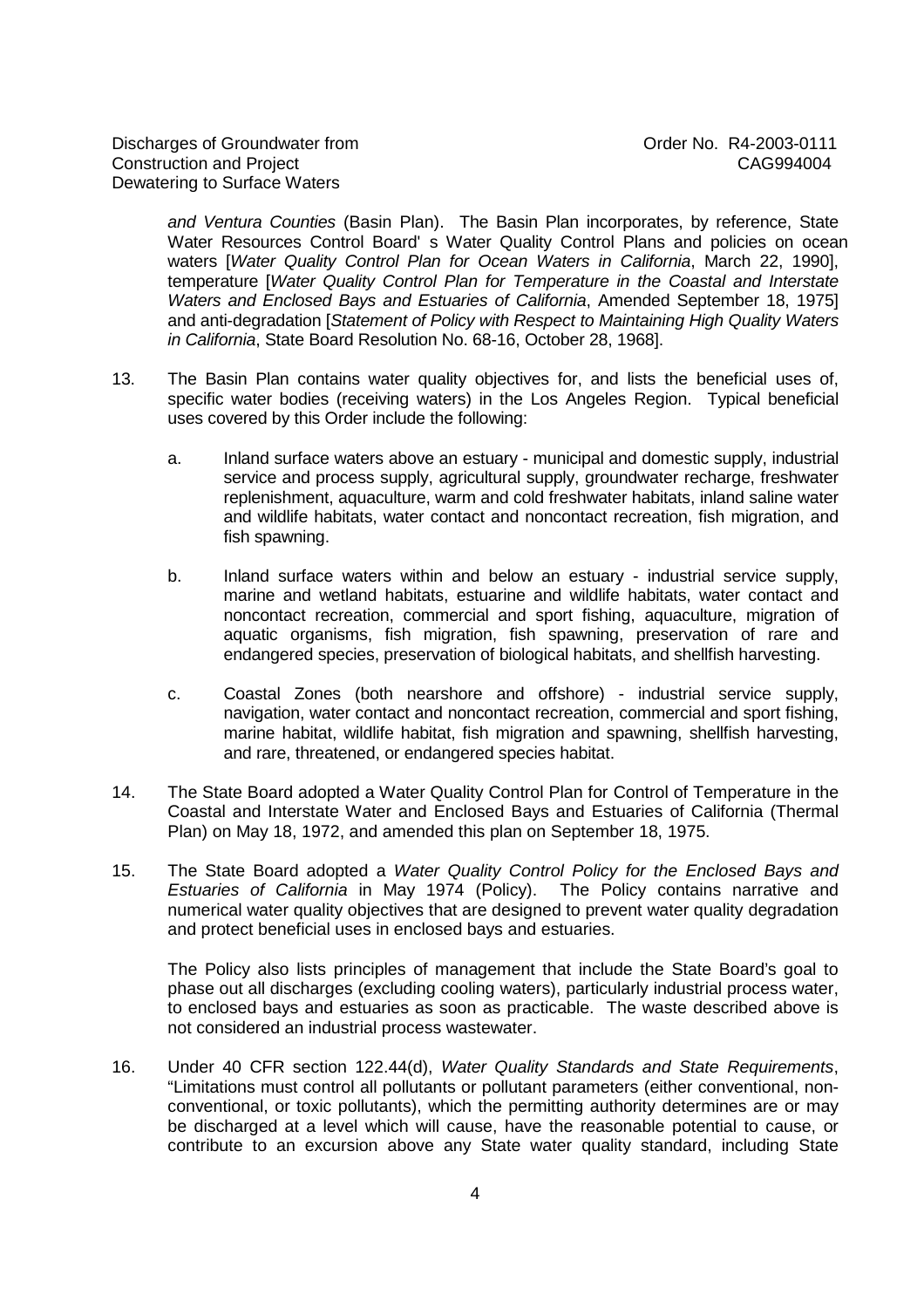narrative criteria for water quality." Where numeric effluent limitations for a pollutant or pollutant parameter have not been established in the applicable state water quality control plan, 40 CFR section  $122.44(d)(1)(vi)$  specifies that water quality-based effluent limitations (WQBELs) may be set based on USEPA criteria, and may be supplemented where necessary by other relevant information to attain and maintain narrative water quality criteria, and to fully protect designated beneficial uses.

- 17. On May 18, 2000, the U.S. EPA promulgated the numeric criteria for priority pollutants for the State of California, known as the California Toxics Rule (CTR) and as codified as 40 CFR section 131.38. Toxic pollutant limits are prescribed in this Order to implement the CTR. 40 CFR section 122.44(d)(1)(ii) requires each toxic pollutant be analyzed with respect to its reasonable potential when determining whether a discharge (1) causes; (2) has the reasonable potential to cause; or (3) contributes to the exceedance of a receiving water quality objective. Performing a reasonable potential analysis (RPA) for each pollutant does this. In performing the RPA, the permitting authority uses procedures that account for existing controls on point and nonpoint sources of pollution, the variability of the pollutant or pollutant parameter in the effluent, and the sensitivity of the species to toxicity testing (when evaluating whole effluent toxicity).
- 18. Effluent limitation guidelines requiring the application of best practicable control technology currently available (BPT), best conventional pollutant control technology (BCT), and best available technology economically achievable (BAT), were promulgated by the USEPA for some pollutants in this discharge. Effluent limitations for pollutants not subject to the USEPA effluent limitation guidelines are based on one of the following: best professional judgment (BPJ) of BPT, BCT or BAT; current plant performance; or WQBELs. The WQBELs are based on the Basin Plan, other State plans and policies, or USEPA water quality criteria which are taken from the CTR. These requirements, as they are met, will protect and maintain existing beneficial uses of the receiving water. The attached fact sheet for this Order includes specific bases for the effluent limitations.
- 19. Best professional judgment (BPJ) was used in developing technology-based effluent limits in this tentative order. BPJ is defined as the highest quality technical opinion developed by the permit writer after consideration of all reasonably available and pertinent data or information that forms the basis for the terms and conditions of a NPDES permit. The authority for BPJ is contained in Section 402( a)(1) of the Clean Water Act.
- 20. This order regulates the discharge of groundwater that may or may not be impacted by toxic compounds and/or conventional pollutants.

Various biological, chemical, physical, thermal treatment systems could be employed to remove these toxic or conventional pollutants in groundwater to applicable permit limits. For example, air stripping, carbon absorption, chemical oxidation treatment systems could be used to remove volatile organic compounds in groundwater. Reverse osmosis, ion exchange, or pH adjustment could be used as treatment technologies to remove conventional pollutants and metals. Biological systems could be used to degrade or remove semi-volatile organic compounds.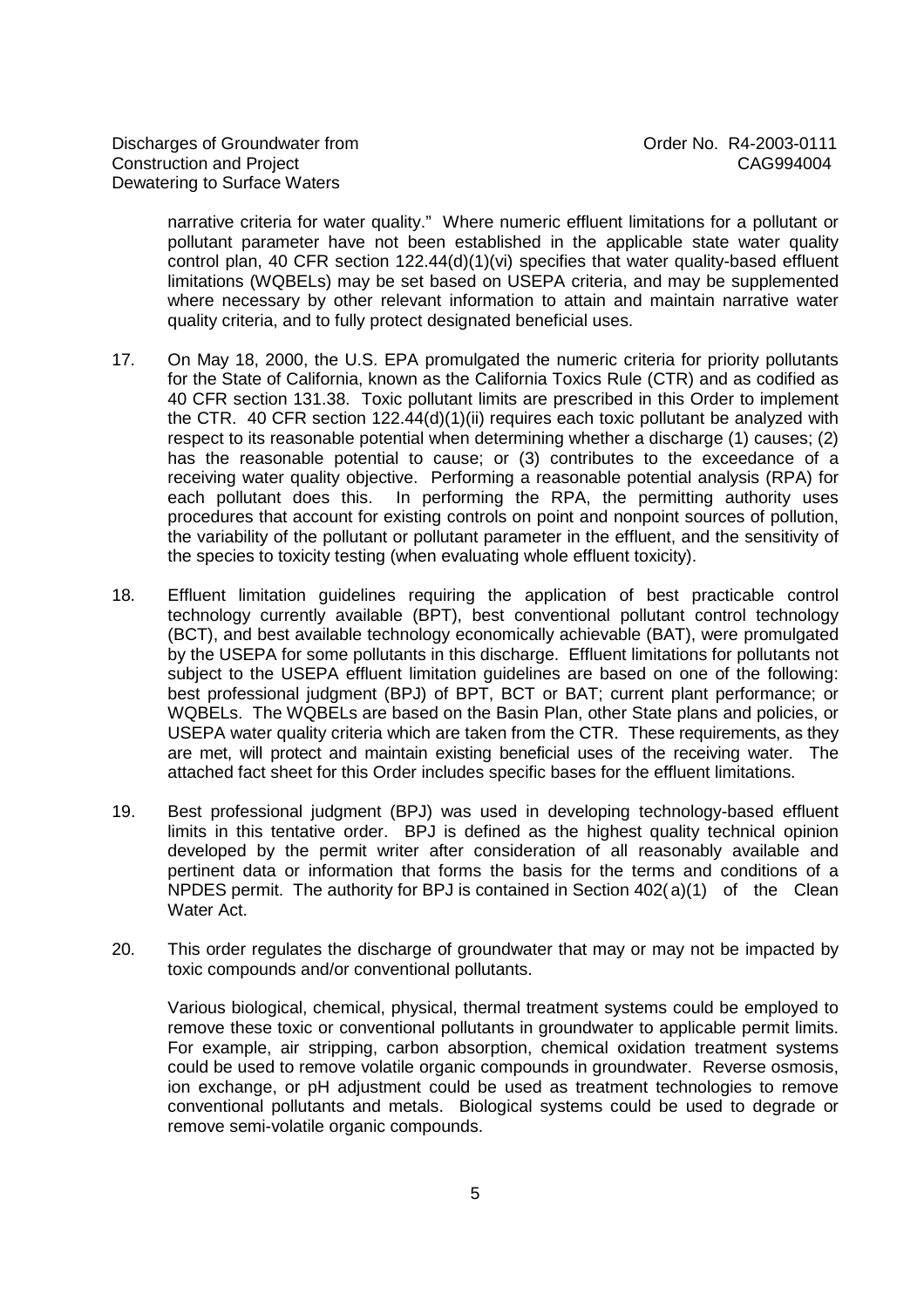This permit does not provide specific treatment technologies for the universe of toxic compounds that could be found in groundwater. When treatment is required prior to discharge, dischargers will be required to submit schematics of treatment flow diagrams with descriptions of the treatment system including statements on the effectiveness of the system to achieve the applicable permit limits during the permit process.

21. The Basin Plan also implements the State Board's adopted Resolution No. 68-16, "Statement of Policy with Respect to Maintaining High Quality Water in California". This policy which is also referred to as the "Anti-degradation Policy", protects surface and ground waters from degradation. In particular, this policy protects waterbodies where existing quality is higher than that necessary for the protection of beneficial uses.

This permit complies with State and Federal "Anti-degradation" policies. The conditions and effluent limitations established in this Order for discharges of treated groundwater to surface waters in this Region ensure that the existing beneficial uses and quality of surface waters in this Region will be maintained and protected. Discharges regulated by this Order should not adversely impact water quality if the terms and conditions of this Order are met.

- 22. Water Quality Objectives and Effluent Limits in this General Permit are based on:
	- The plans, policies and water quality objectives and criteria contained in the 1994 Basin Plan, as amended including the Antidegradation Policy;
	- California Toxic Rule (CTR) (40 CFR § 131.38);
	- CCR section 64431 of Title 22 (Drinking Water Standards);
	- Applicable Federal Regulations (including 40 CFR Parts 122 and 131);
	- Department of Health Services (DHS);
	- Office of Environmental Health Hazard Assessment (OEHHA); and
	- Best Professional Judgement.
- 23. Because this Order is intended to serve as a general NPDES permit and covers discharges to all surface waters in the Los Angeles Region, the effluent limitations established pursuant to this general order are established to protect the most protective water quality objective for the surface water beneficial uses in the Los Angeles Region.
- 24. USEPA regulations, policies, and guidance documents upon which BPJ was developed may include in part, the following:
	- Technical Support Document for Water Quality Based Toxics Control, March 1991 (EPA-505/2-90-001);
	- Whole Effluent Toxicity (WET) Control Policy, July 1994; and
	- USEPA NPDES Permit Writer's Manual, December 1996 (EPA-833-B-96-003).
- 25. The SWRCB adopted Policy for Implementation of Toxics Standards for Inland Surface Waters, Enclosed Bays, and Estuaries of California (also known as the State Implementation Plan or SIP) on March 2, 2000. The SIP was amended by Resolution No. 2000-30, on April 26, 2000, and the Office of Administrative Law approved the SIP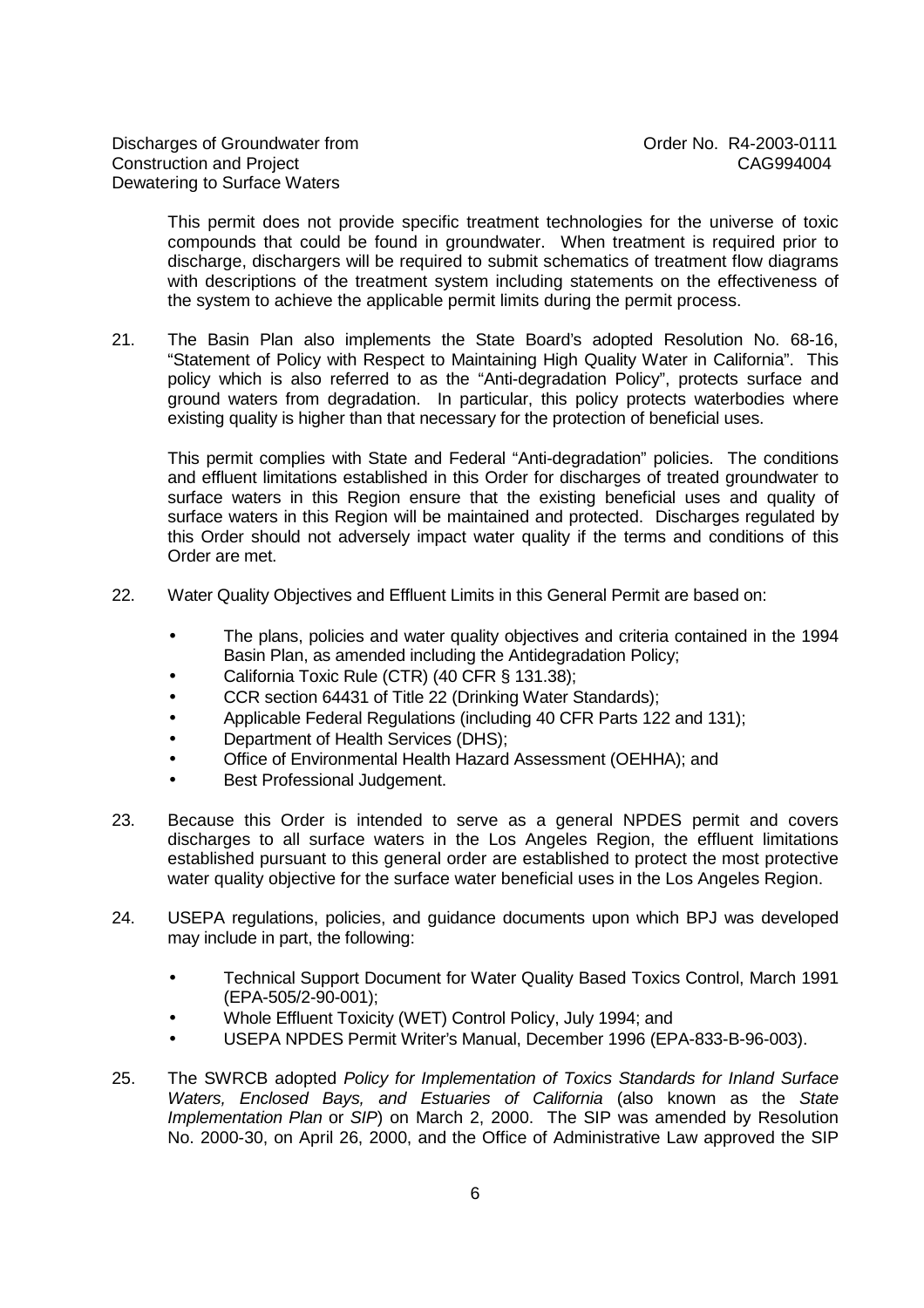on April 28, 2000. The SIP applies to discharges of toxic pollutants in the inland surface waters, enclosed bays and estuaries of California which are subject to regulation under the State's Porter-Cologne Water Quality Control Act (Division 7 of the Water Code) and the Federal Clean Water Act. This policy also establishes the following: implementation provisions for priority pollutant criteria promulgated by USEPA through the CTR and for priority pollutant objectives established by Regional Water Quality Control Boards in their water quality control plans (Basin Plans) and chronic toxicity control provisions.

26. The effluent limitations from groundwater projects regulated under this permit are calculated assuming no dilution. For most practical purposes, discharges from construction and project dewatering do not flow directly into receiving waters with enough volume to consider dilution credit or to allocate a mixing zone. Most discharges of groundwater regulated under this general permit are to storm drain systems that discharge to creeks and streams. Many of these creeks and streams are dry during the summer months. Therefore, for many months of the year, these discharges may represent all or nearly all of the flow in some portions of the receiving creeks or streams. These discharges, therefore, have the potential to recharge ground waters protected as drinking waters.

An exception to this policy may be applied based on approved mixing zone study and based on demonstration of compliance with water quality objectives in the receiving water as prescribed in the Basin Plan. This exception process is more appropriate for an individual permit, and would not be appropriate for a general permit, that should be protective of most stringent water quality objectives and beneficial uses. If a discharger requests that a dilution credit be included in the computation of effluent limit or that a mixing zone be allowed, an individual permit will be required. However, if no mixing zone is proposed, this general permit provides coverage for all discharges to receiving water bodies in Coastal Watersheds of Los Angeles and Ventura Counties.

- 27. This permit includes effluent limitations for metals in discharges from dewatering operations to both freshwater and saltwater. For purposes of this permit, saltwater is defined as waterbodies with saline, estuarine or marine beneficial use designations. Additional clarification for applying saltwater objectives is contained in the CTR. All other inland surface waters are considered freshwater. The toxicity of certain metals in freshwater including cadmium, chromium III, copper, lead, nickel, silver, and zinc is dependent on water hardness. The CTR expresses the objectives for these metals through equations where the hardness of the receiving water is a variable. To simplify the permitting process, it is necessary that fixed hardness values be used in these equations. This order requires the discharger to propose appropriate receiving water hardness or effluent hardness based on analytical results of receiving water or effluent samples. Upon approval of the Executive Officer, this hardness value will be used to determine the appropriate metal limitation from the appropriate table of limits (E. 2. b. i.) in the Order.
- 28. Section 301(b)(2) of the Federal Clean Water Act (Clean Water Act) requires that all NPDES permits prescribe the application of Best Available Technology (BAT) in the determination of technology-based effluent limitations.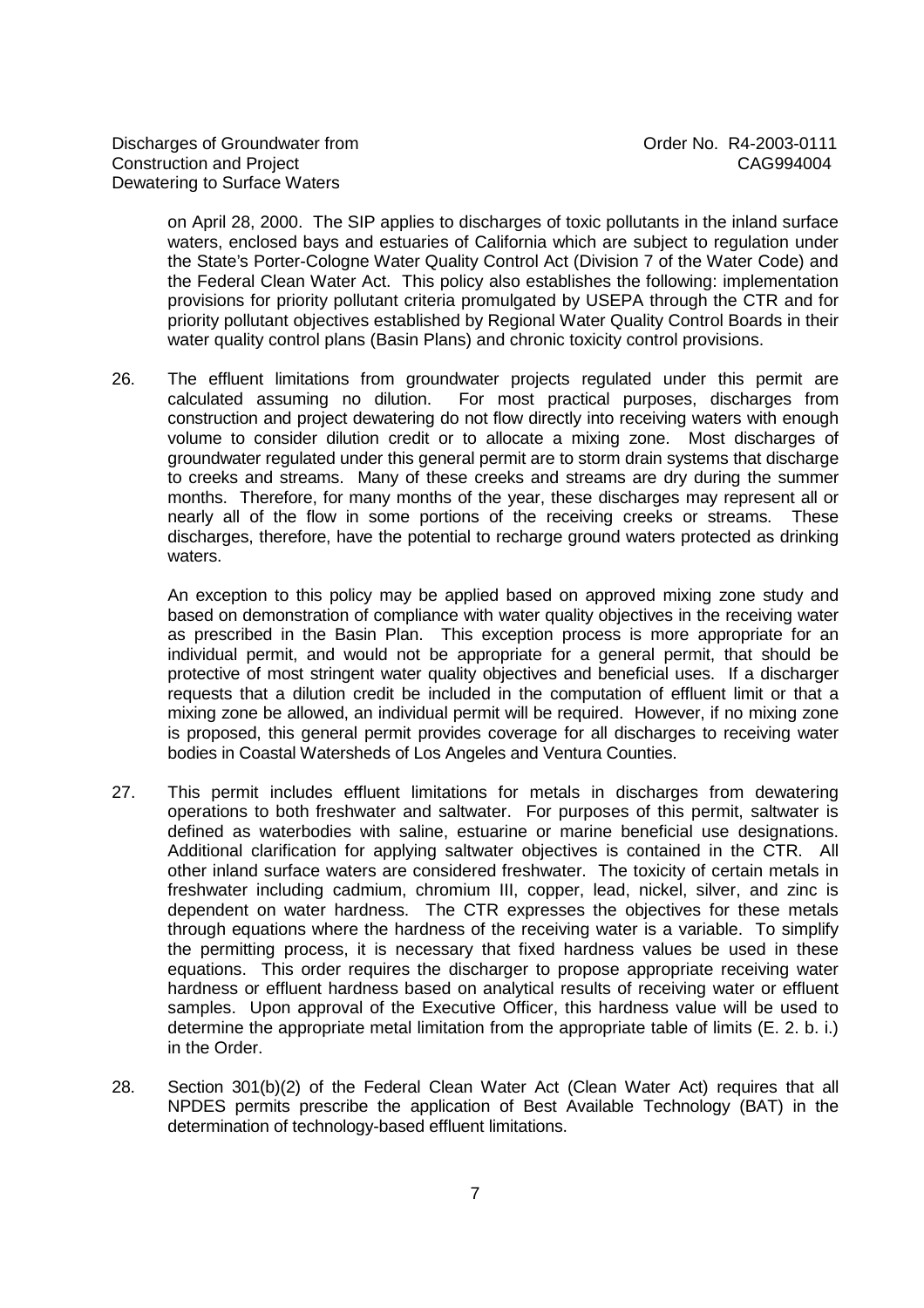Discharges of Groundwater from  $O(11)$  Order No. R4-2003-0111 Construction and Project CAG994004 Dewatering to Surface Waters

- 29. Effluent limitations and toxic effluent standards established pursuant to Sections 301, 302, 304, 306, and 307 of the Clean Water Act, and amendments thereto, are applicable to the dischargers herein.
- 30. The requirements contained in this Order were derived using Best Professional Judgement (BPJ) and are based on the Basin Plan, CTR, Federal and State Plans, policies, guidelines, and as they are met, will be in conformance with the goals and objectives of the aforementioned water quality control plans, water quality criteria, and will protect and maintain existing and potential beneficial uses of the receiving waters.

#### **Watershed Management Approach**

- 31. The SWRCB 1998 Water Quality Assessment (WQA) identified the water quality conditions of water bodies in the state. Impaired water bodies are listed on the 1998 California 303(d) List.
- 32. This Regional Board has implemented a Watershed Management Approach (WMA) to address water quality protection in the region. Watershed management may include diverse issues as defined by stakeholders to identify comprehensive solutions to protect, enhance, and restore water quality and beneficial uses. To achieve this goal, the watershed management approach integrates the Regional Board's many diverse programs, particularly Total Maximum Daily Loads (TMDLs), to better assess cumulative impacts of pollutants from all point and nonpoint sources to more efficiently develop watershed-specific solutions that balance the environmental and economic impacts within a watershed. The TMDLs will establish waste load allocations (WLAs) and load allocations (LAS) for point and nonpoint sources, and will result in achieving water quality standards for the waterbody.

#### **Notification**

- 33. The Regional Board has notified interested agencies, parties, and persons of its intent to issue general waste discharge requirements for discharges of treated and untreated groundwater to surface waters and has provided them with an opportunity to submit their written views and recommendations.
- 34. The Regional Board, in a public hearing, heard and considered all comments pertaining to the discharges to be regulated under this Order and to the tentative requirements.
- 35. This Order shall serve as a general NPDES permit pursuant to section 402 of the Clean Water Act, or amendments thereto, and shall take effect at the end of ten days from the date of its adoption provided the Regional Administrator, USEPA, has no objections.
- 36. The issuance of general waste discharge requirements that serve as an NPDES permit is exempt from the provisions of Chapter 3 (commencing with section 21100, et. seq.), Division 13, Public Resources Code, pursuant to Water Code section 13389.
- 37. Pursuant to California Water Code Section 13320, any aggrieved party may seek review of this Order by filing a petition with the State Board. A petition must be sent to the State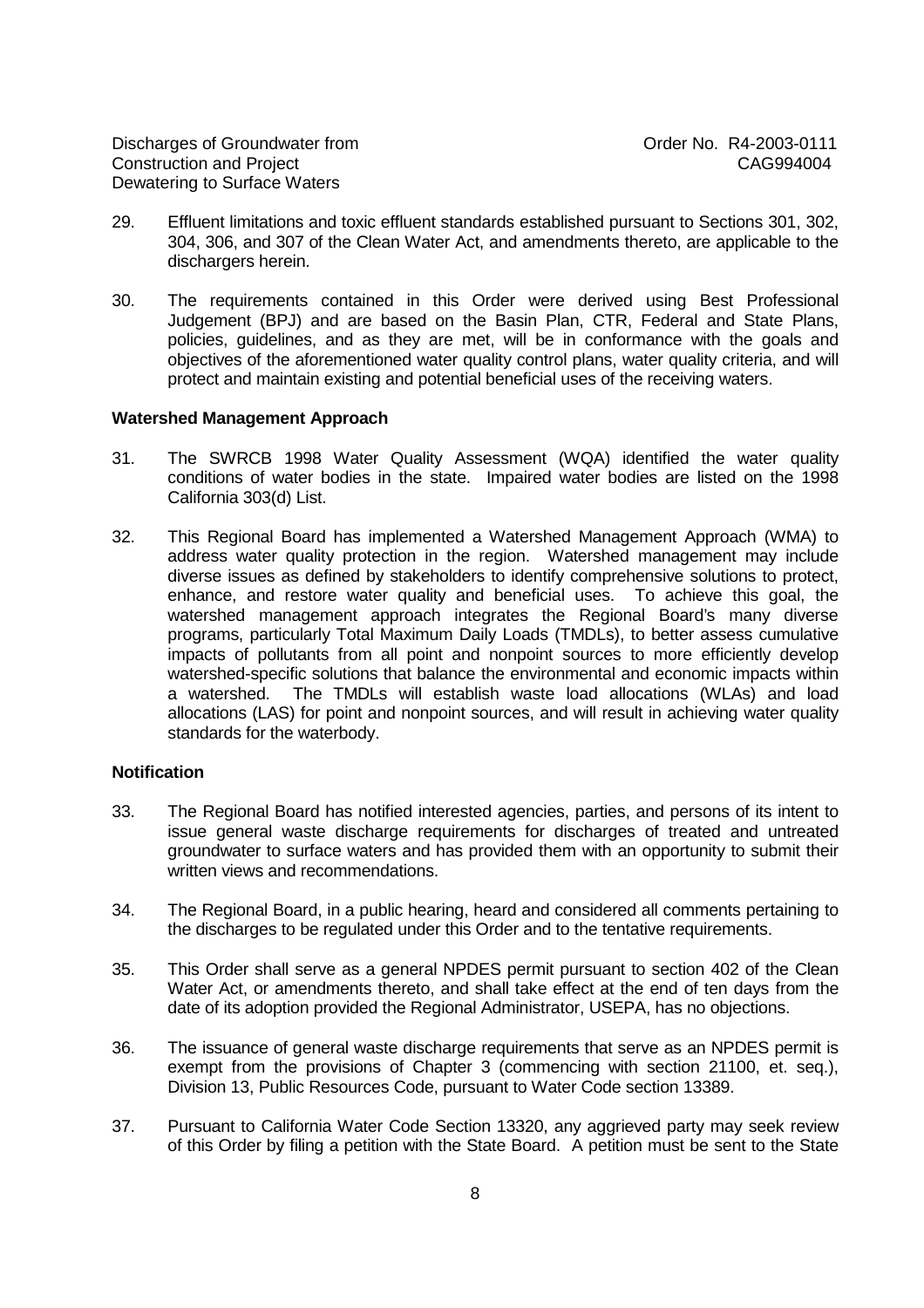Water Resources Control Board, P.O. Box 100, Sacramento, California 95812, within 30 days of adoption of the Order.

**IT IS HEREBY ORDERED** that dischargers authorized under this Order and General Permit, in order to meet the provisions contained in Division 7 of the California Water Code, and regulations adopted thereunder, and the provisions of the Federal Clean Water Act, and regulations and guidelines adopted thereunder, shall comply with the following:

## **A. Eligibility**

- 1. This order covers discharges to surface waters of treated or untreated groundwater from dewatering operations and other wastewaters.
- 2. To be covered under this Order, a discharger must:
	- a. Demonstrate that pollutant concentrations in the discharge shall not cause violation of any applicable water quality objective for the receiving waters, including discharge prohibitions;
	- b. Demonstrate that discharge shall not exceed the water quality criteria for toxic pollutants (Attachment B and Part E of this Order), and there shall be no reasonable potential to cause or contribute to an excursion above the criteria.
	- c. Perform reasonable potential analysis using a representative sample of groundwater to be discharged. The sample shall be analyzed and the data compared to the water quality screening criteria for the constituents listed on Attachment A to determine the most appropriate permit. If the analytical test results exceeds the water quality screening criteria listed on Attachment A, then a reasonable potential for discharge of toxics shall be considered to exist.
		- i. If the analytical test results of the discharge show that only petroleum products or only volatile organic compounds (VOCs) exceed the water quality screening criteria listed on Attachment A, then the discharger may not be enrolled under this Order, but may pursue enrollment under Regional Board Order Nos. R4-2002-0107 or R4-2002-0125, as appropriate.
		- ii. If the analytical test results of the discharge show that petroleum products, VOCs and/or other toxics exceed the water quality screening criteria listed on Attachment A, then the discharger will be enrolled under this permit and treatment of the groundwater will be required for discharge.
		- iii. If the analytical test results of the discharge show that toxics are below the screening levels in Attachment A, then the discharger will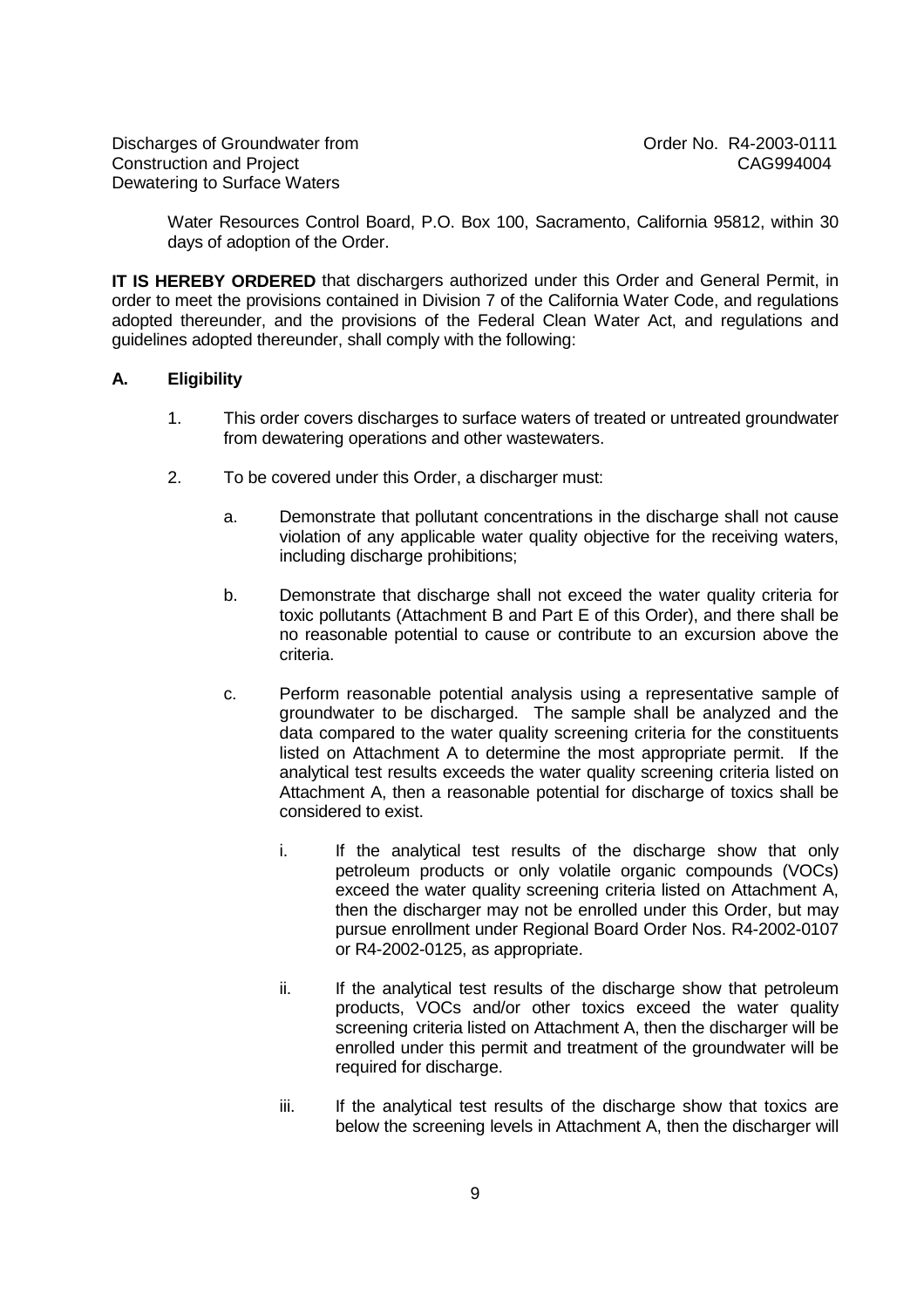be enrolled under this permit and treatment of the groundwater for toxics will not be required for discharge.

- d. The discharge shall not cause acute nor chronic toxicity in receiving waters;
- e. If necessary, the discharge shall pass through a treatment system designed and operated to reduce the concentration of contaminants to meet the effluent limitations of this Order; and
- f. The discharger shall be able to comply with the terms or provisions of this General Permit.
- 3. New discharges and existing discharges regulated under existing general or individual permits, which meet the eligibility criteria, may be regulated under this Order.
- 4. For the purpose of renewal of existing individual NPDES permits with this General Permit, provided that all the conditions of this General Permit are met, renewal is effective upon issuance of a notification by the Executive Officer and issuance of a new monitoring program.
- 5. When an individual NPDES permit with more specific requirements is issued to a discharger, the applicability of this Order to that discharger is automatically terminated on the effective date of the individual permit.

# **B. Authorization**

To be authorized to discharge under this Order, the discharger must submit a Report of Waste Discharge (ROWD) and an application for an NPDES permit in accordance with the requirements of Part C of this Order. Upon receipt of the application, the Executive Officer shall determine the applicability of this Order to such a discharge. If the discharge is eligible, the Executive Officer shall notify the discharger that the discharge is authorized under the terms and conditions of this Order and prescribe an appropriate monitoring and reporting program. For new discharges, the discharge shall not commence until receipt of the Executive Officer' s written determination of eligibility for coverage under this general permit or until an individual NPDES permit is issued by the Regional Board.

# **C. Report Of Waste Discharge**

- 1. Deadline for Submission
	- a. Renewal of permits for existing dischargers covered under individual permits that meet the eligibility criteria in Part A and have submitted a ROWD will consist of a letter of determination from the Executive Officer of coverage under this Order.
	- b. Existing dischargers covered under Order No. 97-045 or Order No. 97-043 will be sent a Notice of Intent (NOI) form that must be completed and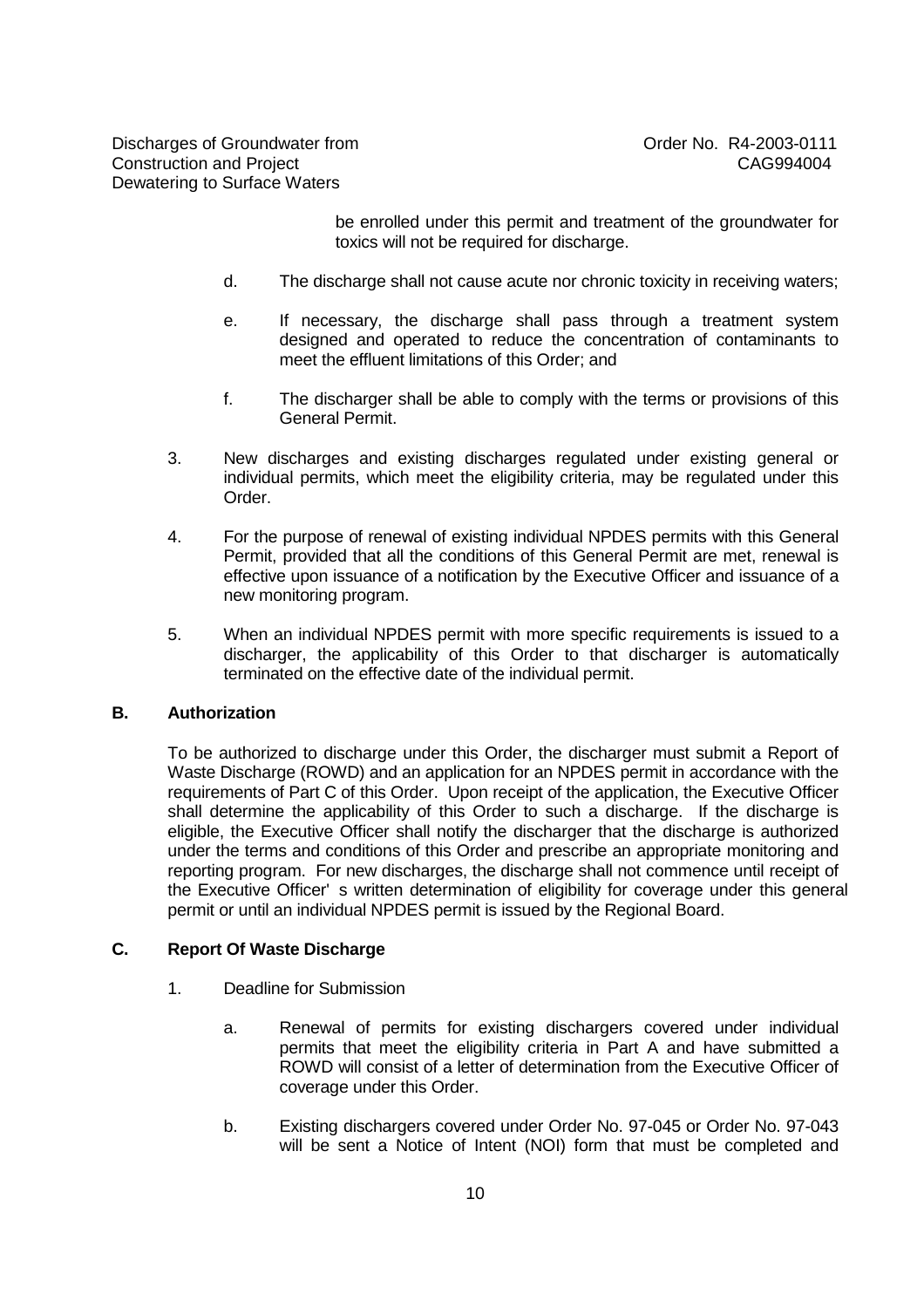returned to the Regional Board within 60 days of receipt; otherwise, permit coverage will be revoked. Existing dischargers enrolling under this Order are required to collect representative groundwater sample(s) and analyze the samples for all the constituents listed on Attachment A. Dischargers shall conduct this analysis and submit the result with an NOI; otherwise, the existing authorization will be terminated. However, instead of an NOI, the Executive Officer may require an existing discharger to submit a new ROWD, may revise an existing discharger's monitoring and reporting programs, may require an existing discharger to participate in a regional monitoring program, or any combination of the foregoing.

- c. New dischargers shall file a complete application at least 45 days before commencement of the discharge.
- 2. Report of Waste Discharge Forms
	- a. Dischargers shall use the appropriate USEPA Forms or equivalent forms approved by the Regional Board or the Executive Officer.
	- b. The discharger, upon request, shall submit any additional information that the Executive Officer deems necessary to determine whether the discharge meets the criteria for coverage under this Order, or to prescribe an appropriate monitoring and reporting program, or both.
	- c. The discharger must obtain and analyze (using appropriate sampling and laboratory methods) a representative sample(s) of the groundwater to be treated and discharged under this Order. The analytical method(s) used shall be capable of achieving a detection limit at or below the minimum level  $(ML^2)$ , otherwise, a written explanation shall be provided. The analytical result shall be submitted with the NPDES application. The data shall be tabulated and shall include the results for every constituent listed on Attachment A.
	- d. The ROWD shall include, but is not limited to, the following information:
		- i. A feasibility study on reuse and/or alternative disposal methods of the treated groundwater;
		- ii. Description of the groundwater treatment collection and discharge system;
		- iii. The type of chemicals that will be used (if any) during the operation and maintenance of the treatment system;
		- iv. Flow diagram of influent, treatment, and discharge system; and
		- v. Preventive maintenance procedures and schedule for the treatment system.

 $\frac{1}{2}$ The minimum levels are those published by the State Water Quality Control Board in the Policy for the Implementation of Toxic Standards for Inland Surface Water, Enclosed Bays, and Estuaries of California, March 2, 2000. See attached Appendix I.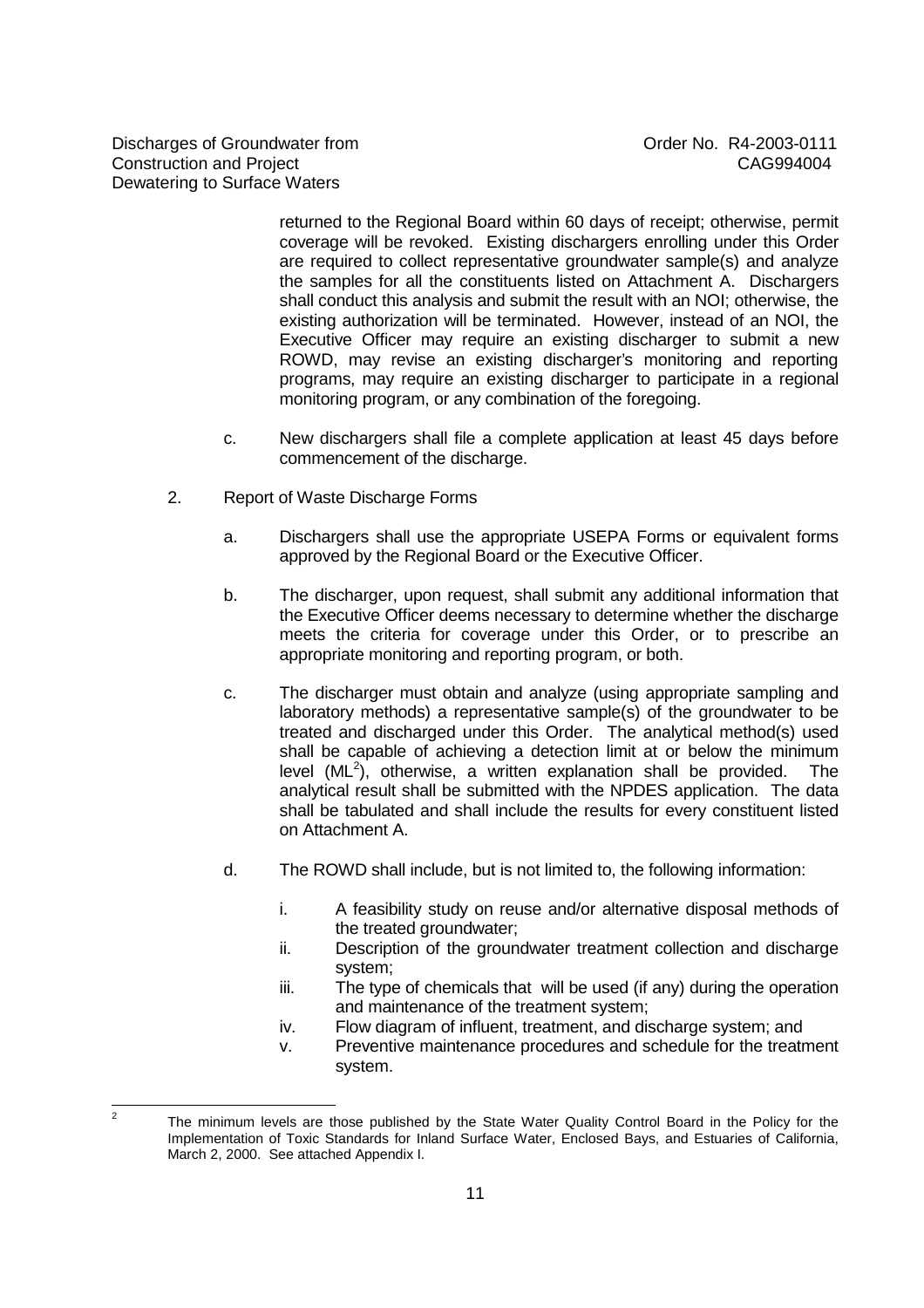- e. The ROWD shall be accompanied by the first annual fee (if appropriate) in accordance with the Annual Fee Schedule. The check or money order shall be made payable to the "State Water Resources Control Board".
- f. **Creekside construction dewatering operations.** Creekside construction dewatering operations for the purposes of this permit are defined as the dewatering of groundwater (1) where the dewatering is necessary during construction operations and (2) where the groundwater has a direct hydrologic connection with, and similar mineral chemistry for TDS, chloride and sulfate to, the surface waterbody to which it will be discharged. For creekside construction dewatering operations, the following additional information shall be submitted with the ROWD.
	- i. Best Management Practices (BMPs) for preventing degradation of water quality or impairment of receiving water beneficial uses,
	- ii. Demonstration of direct hydrologic connection and similar water chemistry between the groundwater and the surface water body must be substantiated with hydrogeological and analytical data, and certified by registered hydrogeologist. Water isotope tracing and other geophysical techniques may be used to demonstrate hydrologic connectivity. In addition, when feasible evidence of the physical connection between the groundwater and the surface water body could be demonstrated by stream depletion or drawdown by test well dewatering operation,
	- iii. The treatment system to be used for removing toxic compounds from dewatering waste (if applicable),
	- iv. A demonstration that the discharger has considered sewering, re-use, or other discharge options and that it is infeasible to discharge to the sanitary sewer system, to reuse the dewatered groundwater, or to otherwise lawfully discharge the dewatered groundwater.

# **D. Discharge Prohibitions**

- 1. The discharge of wastes other than those which meet eligibility requirements in Part A of this Order is prohibited unless the discharger obtains coverage under another general permit or an individual permit that regulates the discharge of such wastes.
- 2. Bypass or overflow of untreated or partially treated contaminated groundwater to waters of the State either at the treatment system or from any of the collection or transport systems or pump stations tributary to the treatment system that results in a violation of an effluent limitation is prohibited.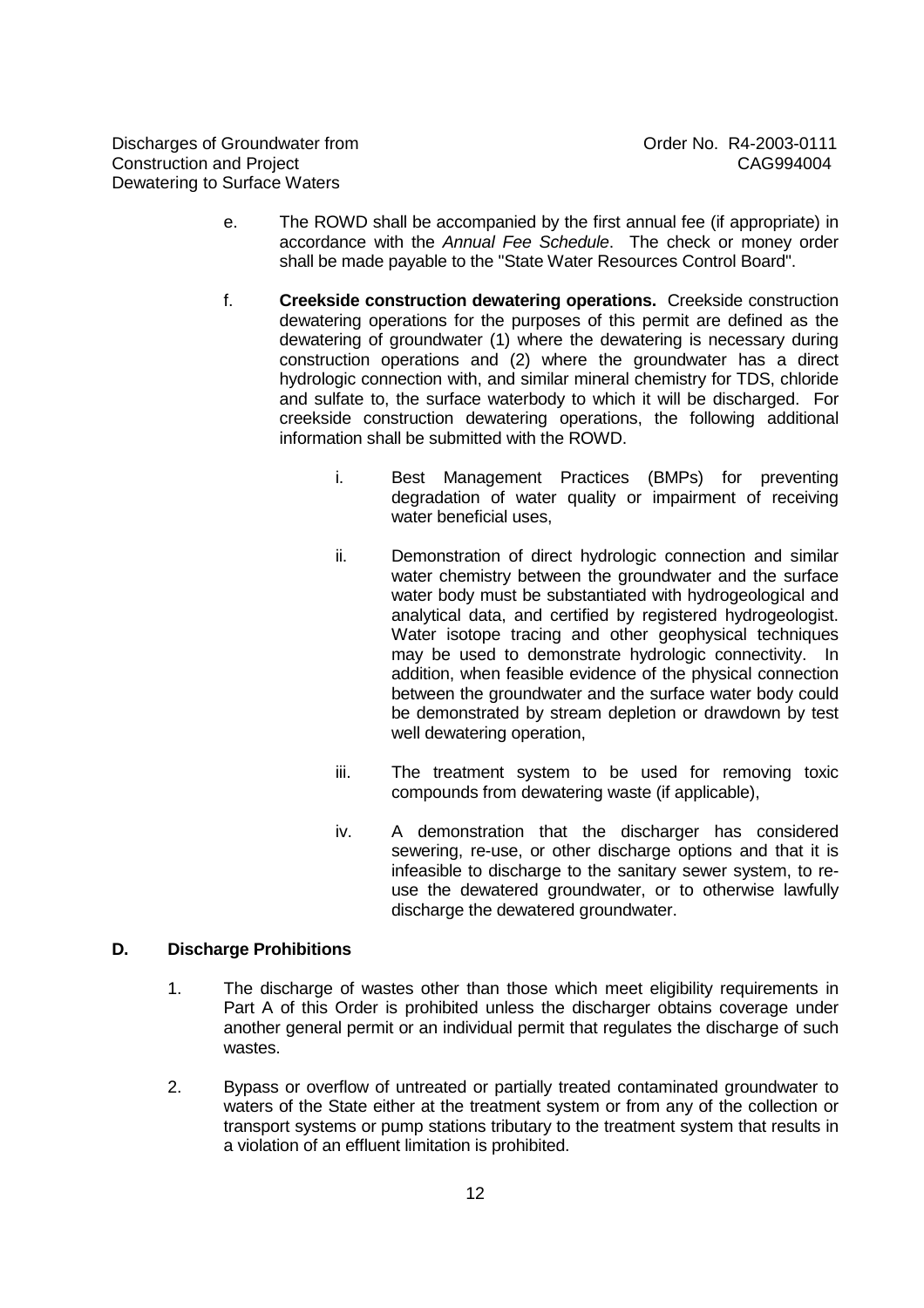Discharges of Groundwater from  $C$  Order No. R4-2003-0111<br>Construction and Project Construction and Project Construction and Project Dewatering to Surface Waters

- 3. The purposeful or knowing discharge of polychlorinated biphenyls (PCBs) is prohibited.
- 4. The discharge of any radiological, chemical, or biological warfare agent or high level radiological waste is prohibited.

# **E. Effluent Limitations**

1. Discharge of an effluent in excess of the following limitations is prohibited. (In the authorization letter, when a discharger is enrolled under this permit, the Executive Officer shall indicate the constituents in the applicable effluent limitation tables.)

#### **a. Limits applicable to discharges to freshwater or saltwater bodies**

|                                            |              | <b>Discharge Limitations</b> |                        |  |
|--------------------------------------------|--------------|------------------------------|------------------------|--|
| <b>Constituents</b>                        | <b>Units</b> | <b>Daily Maximum</b>         | <b>Monthly Average</b> |  |
| <b>Total Suspended Solids</b>              | mg/L         | 150                          | 50                     |  |
| Turbidity                                  | <b>NTU</b>   | 150                          | 50                     |  |
| BOD <sub>5</sub> 20 <sup>o</sup> C         | mg/L         | 30                           | 20                     |  |
| Oil and Grease                             | mg/L         | 15                           | 10                     |  |
| Settleable Solids                          | m/L          | 0.3                          | 0.1                    |  |
| <b>Sulfides</b>                            | mg/L         | 1.0                          |                        |  |
| <b>Phenols</b>                             | mg/L         | 1.0                          |                        |  |
| <b>Residual Chlorine</b>                   | mg/L         | 0.1                          |                        |  |
| Methylene Blue Active Substances<br>(MBAS) | mg/L         | 0.5                          |                        |  |

# i. General Constituents

#### ii. Organic compounds

| <b>Constituent</b>                | Units     | <b>Discharge Limitations</b> |                     |                        |                     |  |
|-----------------------------------|-----------|------------------------------|---------------------|------------------------|---------------------|--|
|                                   |           | <b>Other Waters</b>          |                     | <b>MUN<sup>3</sup></b> |                     |  |
|                                   |           | <b>Daily Max</b>             | <b>Monthly Avg.</b> | <b>Daily Max</b>       | <b>Monthly Avg.</b> |  |
| <b>Volatile Organic Compounds</b> |           |                              |                     |                        |                     |  |
| 1,1,2,2-tetrachloroethane         | $\mu$ g/L |                              |                     | 0.34                   | N 17                |  |

 $\overline{3}$ <sup>3</sup> MUN refers to discharges to those waterbodies designated MUN (Municipal and Domestic Supply) identified in the Basin Plan with an "E" or and "I" designation.

<sup>4</sup> If the reported detection level is greater than the effluent limit for this constituent, then a nondetect using ML detection is deemed to be in compliance.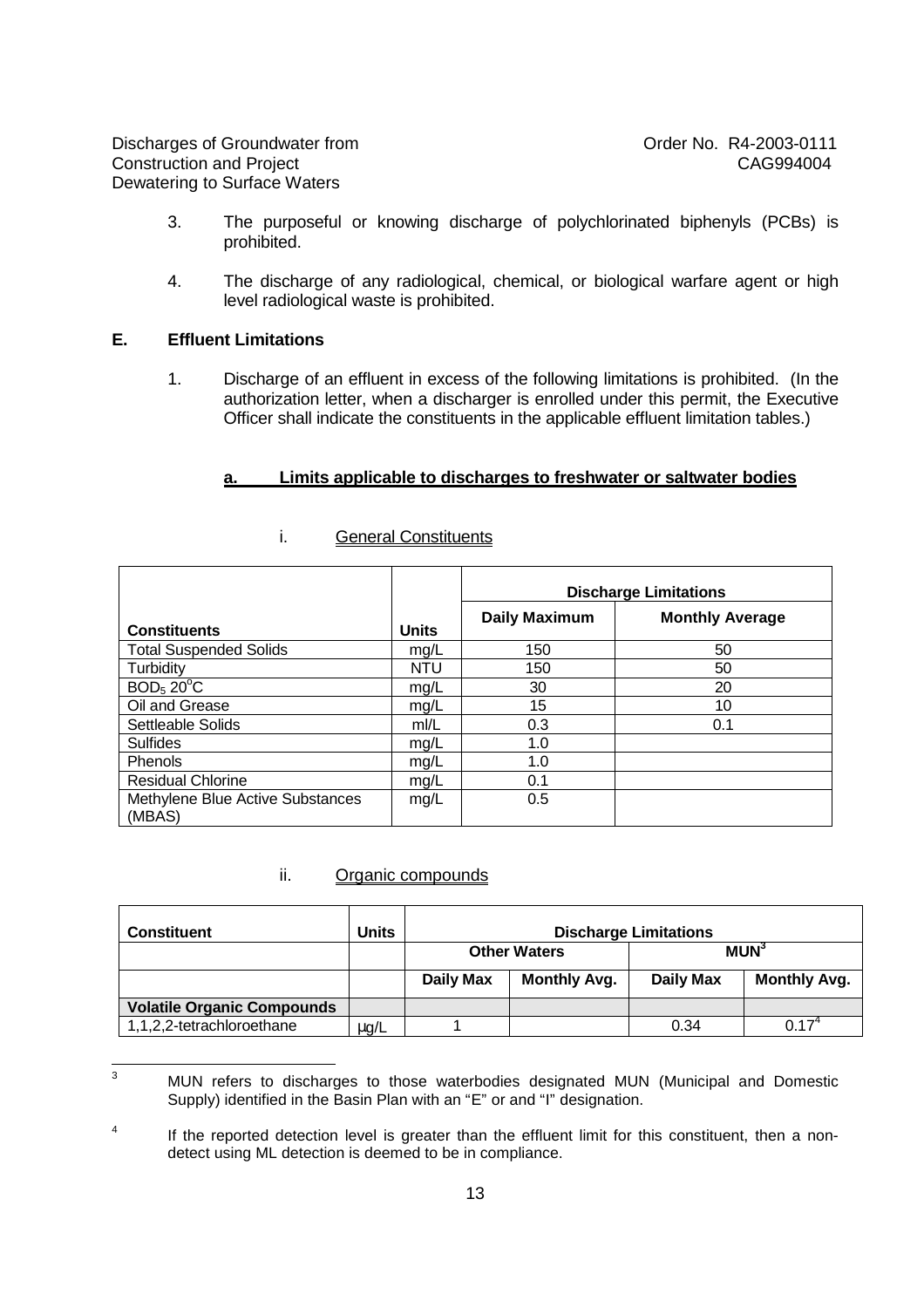| <b>Constituent</b>                    | <b>Units</b> | <b>Discharge Limitations</b> |                     |                  |                      |  |
|---------------------------------------|--------------|------------------------------|---------------------|------------------|----------------------|--|
|                                       |              |                              | <b>Other Waters</b> | MUN <sup>3</sup> |                      |  |
|                                       |              | <b>Daily Max</b>             | <b>Monthly Avg.</b> | <b>Daily Max</b> | <b>Monthly Avg.</b>  |  |
| 1,1,2-trichloroethane                 | $\mu$ g/L    | 5                            |                     | 1.2              | 0.6                  |  |
| 1,1,1-trichloroethane                 | µg/L         | 200                          |                     | 200              |                      |  |
| 1,1-dichloroethane                    | µg/L         | 5                            |                     | 5                |                      |  |
| 1,1-dichloroethylene                  | µg/L         | 6                            | 3.2                 | 0.11             | $0.057^4$            |  |
| 1,2-dichloroethane                    | µg/L         | 0.50                         |                     | 0.50             | $0.38^{4}$           |  |
| 1,2-dichloropropane                   | µg/L         | 5                            |                     | 1.1              | $0.52^{4}$           |  |
| 1,2-trans-dichloroethylene            | µg/L         | 10                           |                     | 10               |                      |  |
| 1,3-dichloropropylene                 | µg/L         | 0.5                          |                     | 0.5              |                      |  |
| Acrolein                              | µg/L         | 100                          |                     | 100              |                      |  |
| Acrylonitrile                         | µg/L         | 1.7                          | 0.66                | 0.12             | $0.059^{4}$          |  |
| Acetone                               | µg/L         | 700                          |                     | 700              |                      |  |
| Benzene                               | µg/L         | 1.0                          |                     | 1.0              |                      |  |
| <b>Bromoform</b>                      | µg/L         | 720                          | 360                 | 8.6              | 4.3                  |  |
| Carbon tetrachloride                  | µg/L         | 0.5                          |                     | 0.5              | 0.25                 |  |
| Chlorobenzene                         | µg/L         | 30                           |                     | 30               |                      |  |
| Chlorodibromomethane                  | µg/L         | 68                           | 34                  | 0.81             | $0.40^{4}$           |  |
| Dichlorobromomethane                  | µg/L         | 92                           | 46                  | 1.1              | 0.56                 |  |
| Chloroethane                          | µg/L         | 100                          |                     | 100              |                      |  |
| Chloroform                            | µg/L         | 100                          |                     | 100              |                      |  |
| Methyl ethyl ketone                   | µg/L         | 700                          |                     | 700              |                      |  |
| Ethylbenzene                          | µg/L         | 700                          |                     | 700              |                      |  |
| Ethylene dibromide                    | µg/L         | 0.05                         |                     | 0.05             |                      |  |
| Methyl tertiary butyl ether<br>(MTBE) | $\mu$ g/L    | 5                            |                     | 5                |                      |  |
| Methylbromide                         | µg/L         | 10                           |                     | 10               |                      |  |
| Methylchloride                        | µg/L         | $\overline{3}$               |                     | $\overline{3}$   |                      |  |
| Methylene chloride                    | µg/L         | 3,200                        | 1,600               | 9.5              | 4.7                  |  |
| Tetrachloroethylene                   | µg/L         | 5.0                          |                     | 1.6              | 0.8                  |  |
| Toluene                               | $\mu$ g/L    | 150                          |                     | 150              |                      |  |
| Trichloroethylene                     | µg/L         | 5.0                          |                     | 5.0              | 2.7                  |  |
| Vinyl chloride                        | µg/L         | 0.5                          |                     | $0.5\,$          |                      |  |
| Xylenes                               | $\mu$ g/L    | 1750                         |                     | 1750             |                      |  |
| <b>Pesticides and PCBs</b>            |              |                              |                     |                  |                      |  |
| 4,4' -DDD                             | $\mu$ g/L    | 0.0017                       | 0.00084             | 0.0017           | $0.00083^{4}$        |  |
| 4,4' -DDE                             | µg/L         | 0.0012                       | 0.00059             | 0.0012           | $0.00059^{4}$        |  |
| Aldrin                                | µg/L         | 0.00028                      | 0.00014             | 0.00027          | 0.00013 <sup>4</sup> |  |
| alpha-BHC                             | µg/L         | 0.026                        | 0.013               | 0.0079           | $0.0039^{4}$         |  |
| beta-BHC                              | $\mu$ g/L    | 0.092                        | 0.046               | 0.028            | 0.014                |  |
| <b>Endosulfan Sulfate</b>             | $\mu$ g/L    | 480                          | 240                 | 220              | 110                  |  |
| Endrin Aldehyde                       | µg/L         | 1.6                          | 0.81                | 1.5              | 0.76                 |  |
| Gamma-BHC                             | µg/L         | 0.12                         | 0.063               | 0.039            | $0.019^{4}$          |  |
| <b>PCBs</b>                           | $\mu$ g/L    | 0.00034                      | 0.00017             | 0.00034          | 0.00017 <sup>4</sup> |  |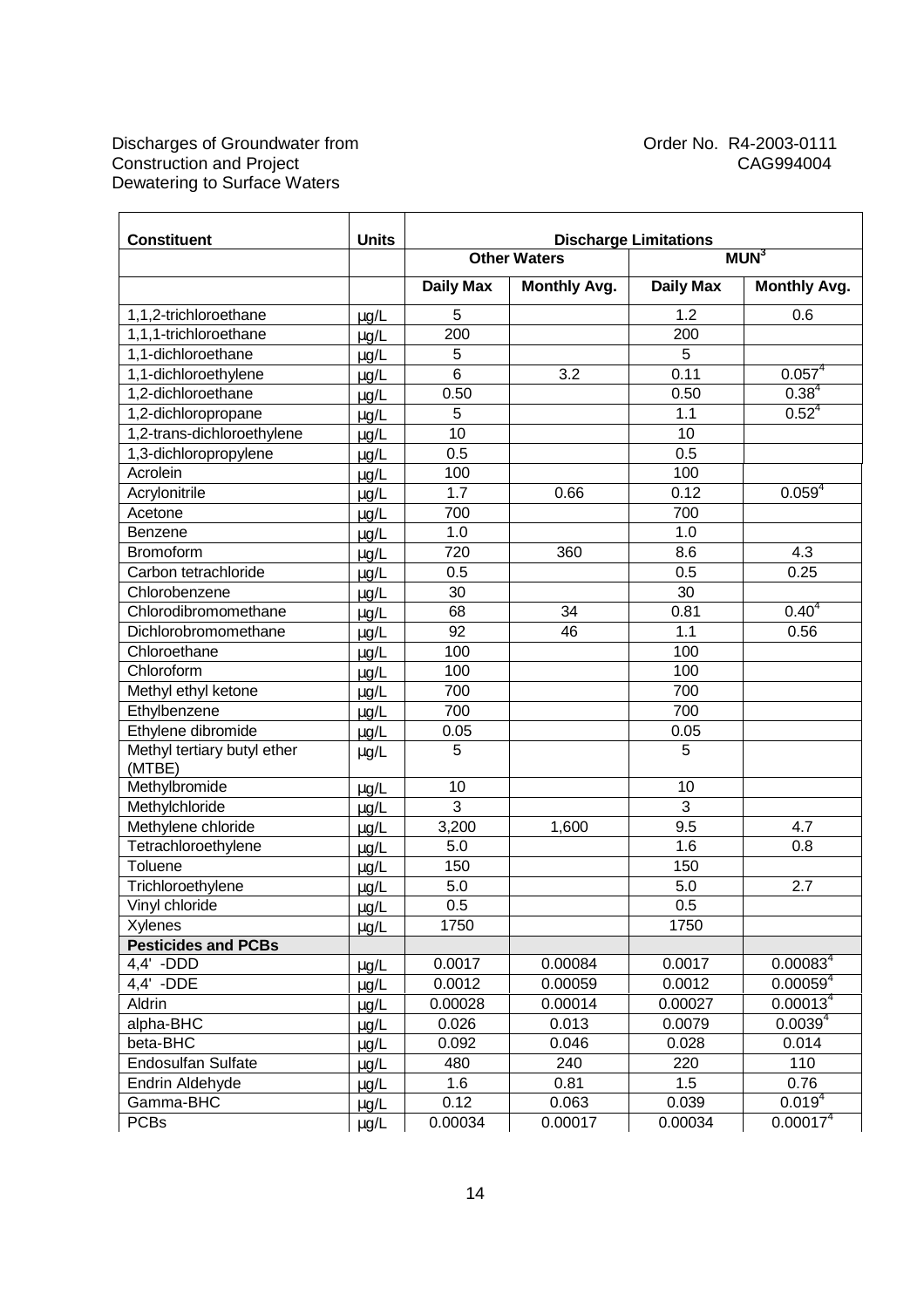| <b>Constituent</b>                      | <b>Units</b>           | <b>Discharge Limitations</b> |                     |                  |                      |
|-----------------------------------------|------------------------|------------------------------|---------------------|------------------|----------------------|
|                                         |                        |                              | <b>Other Waters</b> |                  | MUN <sup>3</sup>     |
|                                         |                        | Daily Max                    | <b>Monthly Avg.</b> | <b>Daily Max</b> | <b>Monthly Avg.</b>  |
| Semi-Volatile Organic                   |                        |                              |                     |                  |                      |
| <b>Compounds</b><br>1,2 Dichlorobenzene |                        | 600                          |                     | 600              |                      |
| 1,2-Diphenylhydrazine                   | $\mu$ g/L              | 1.1                          | 0.54                | 0.081            | $0.040^{4}$          |
| 1,3 Dichlorobenzene                     | µg/L                   | 5,200                        | 2,600               | 800              | 400                  |
| 1,4 Dichlorobenzene                     | µg/L<br>µg/L           | 5                            |                     | 5                |                      |
| 2,4,6-Trichlorophenol                   | µg/L                   | 13                           | 6.5                 | 4.3              | $2.1^{4}$            |
| 2,4-Dichlorophenol                      |                        | 1600                         | 790                 | 190              | 93                   |
| 2,4-Dimethylphenol                      | µg/L<br>µg/L           | 4,600                        | 2,300               | 1100             | 540                  |
| 2,4-Dinitrophenol                       | µg/L                   | 28,000                       | 14,000              | 140              | $\overline{70}$      |
| 2,4-Dinitrotoluene                      | µg/L                   | 18                           | 9.1                 | 0.23             | $0.11^{4}$           |
| 2-Chloronaphthalene                     |                        | 8,600                        | 4,300               | 3,400            | 1,700                |
| 2-Chlorophenol                          | µg/L<br>µg/L           | 800                          | 400                 | 241              | 120                  |
| 2-Methyl-4,6-Dinitrophenol              |                        | 1540                         | 765                 | 26.9             | 13.4                 |
| 3,3-Dichlorobenzidine                   | $\mu$ g/L<br>µg/L      | 0.16                         | 0.077               | 0.088            | 0.04 <sup>4</sup>    |
| Acenaphthene                            | µg/L                   | 5,400                        | 2,700               | 2,400            | 1,200                |
| Anthracene                              |                        | 220,000                      | 110,000             | 19,000           | 9,600                |
| Benzidine                               | µg/L<br>µg/L           | 0.0011                       | 0.00054             | 0.00025          | 0.00012 <sup>4</sup> |
| Benzo(a)Anthracene                      | µg/L                   | 0.098                        | 0.049               | 0.0089           | 0.0044 <sup>4</sup>  |
| Benzo(a)Pyrene                          |                        | 0.098                        | 0.049               | 0.0089           | 0.0044 <sup>4</sup>  |
| Benzo(b)Fluoranthene                    | µg/L                   | 0.098                        | 0.049               | 0.0089           | $0.0044^{4}$         |
| Benzo(k)Fluoranthene                    | µg/L<br>µg/L           | 0.098                        | 0.049               | 0.0089           | $0.0044^4$           |
| Bis(2-Chloroethyl)Ether                 |                        | 2.8                          | 1.4                 | 0.063            | 0.031 <sup>4</sup>   |
| Bis(2-Chloroisopropyl)Ether             | µg/L                   | 340,000                      | 170,000             | 2,800            | 1,400                |
| Bis(2-Ethylhexyl)Phthalate              | µg/L                   | 11                           | 5.9                 | $\overline{3.7}$ | $1.8^{4}$            |
| <b>Butylbenzyl Phthalate</b>            | µg/L<br>$\mu$ g/L      | 10,000                       | 5,200               | 6,000            | 3,000                |
| Chrysene                                | µg/L                   | 0.098                        | 0.049               | 0.0089           | $0.0044^{4}$         |
| Dibenzo(a,h)Anthracene                  | µg/L                   | 0.098                        | 0.049               | 0.0089           | $0.0044^4$           |
| Diethyl Phthalate                       |                        | 240,000                      | 120,000             | 46,000           | 23,000               |
| Dimethyl Phthalate                      | $\mu$ g/L              | 5,800,000                    | 2,900,000           | 629,000          | 313,000              |
| Di-n-Butyl Phthalate                    | $\mu$ g/L<br>$\mu$ g/L | 24,000                       | 12,000              | 5,400            | 2,700                |
| Fluoranthene                            | $\mu$ g/L              | 740                          | 370                 | 600              | 300                  |
| Fluorene                                | $\mu$ g/L              | 28,000                       | 14,000              | 2,600            | 1,300                |
| Hexachlorobenzene                       | $\mu$ g/L              | 0.0016                       | 0.00077             | 0.0015           | $0.00075^{4}$        |
| Hexachlorobutadiene                     | $\mu$ g/L              | 100                          | 50                  | 0.89             | $0.44^{4}$           |
| Hexachlorocyclopentadiene               | µg/L                   | 34,000                       | 17,000              | 480              | 240                  |
| Hexachloroethane                        | $\mu$ g/L              | 18                           | 8.9                 | 3.8              | 1.9                  |
| Indeno(1,2,3-cd) Pyrene                 | $\mu$ g/L              | 0.098                        | 0.049               | 0.0088           | 0.0044               |
| Isophorone                              | $\mu$ g/L              | 1200                         | 600                 | 17               | 8.4                  |
| Naphthalene                             | µg/L                   | 21                           |                     | 21               |                      |
| Nitrobenzene                            | $\mu$ g/L              | 3,800                        | 1,900               | 34               | 17                   |
| N-Nitrosodimethyl amine                 | µg/L                   | 16                           | 8.1                 | 0.0014           | 0.00069 <sup>4</sup> |
| (NDMA)                                  |                        |                              |                     |                  |                      |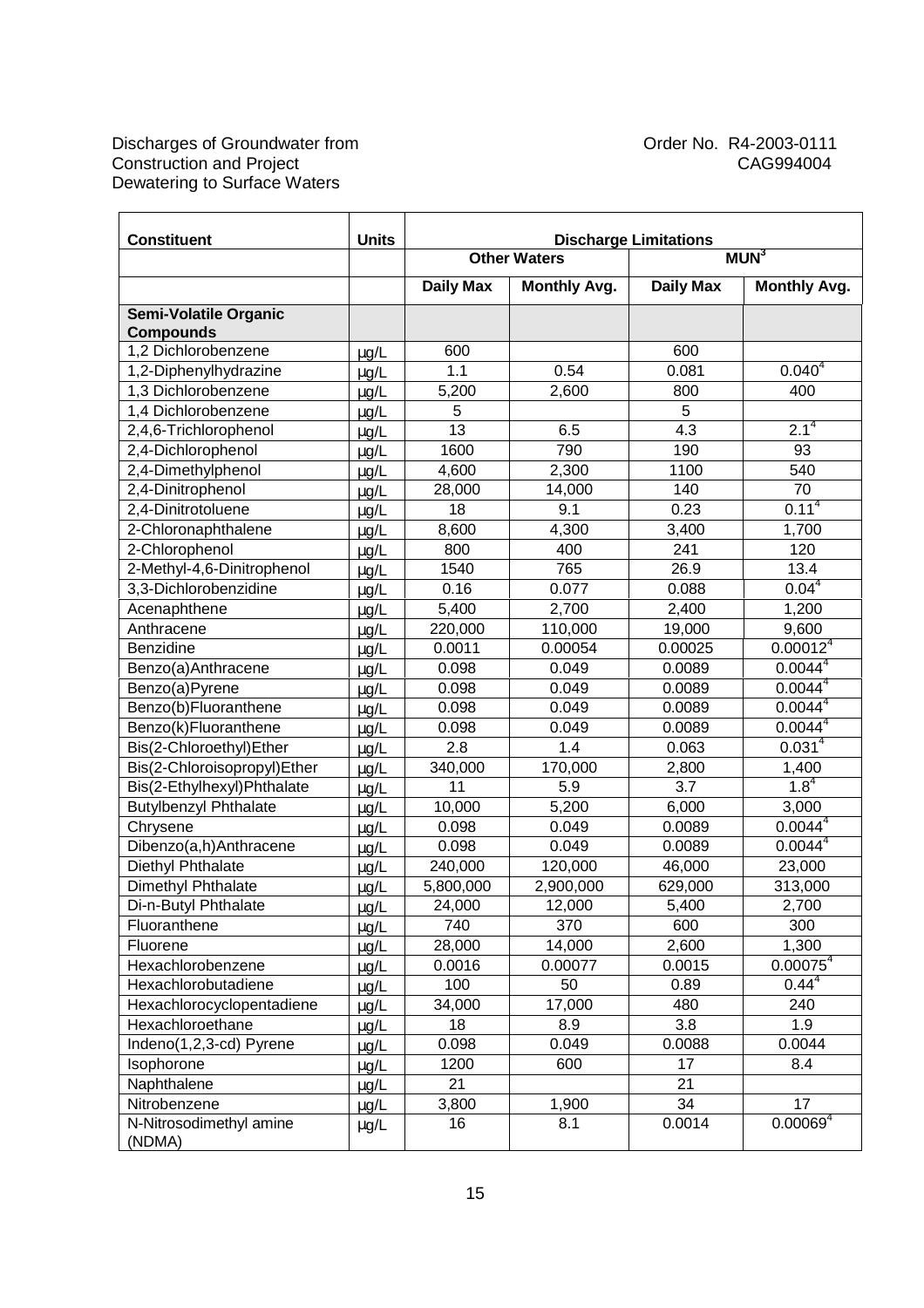| <b>Constituent</b>           | <b>Units</b> | <b>Discharge Limitations</b> |                     |                  |                     |  |
|------------------------------|--------------|------------------------------|---------------------|------------------|---------------------|--|
|                              |              |                              | <b>Other Waters</b> |                  | MUN <sup>3</sup>    |  |
|                              |              | <b>Daily Max</b>             | <b>Monthly Avg.</b> | <b>Daily Max</b> | <b>Monthly Avg.</b> |  |
| N-Nitrosodi-n-Propylamine    | $\mu$ g/L    | 2.8                          | 1.4                 | 0.011            | $0.005^{4}$         |  |
| N-Nitrosodiphenylamine       | $\mu$ g/L    | 32                           | 16                  | 10               | 5.0                 |  |
| Phenol                       | $\mu$ g/L    | 1,000                        | no limit            | 1,000            | no limit            |  |
| Pyrene                       | $\mu$ g/L    | 22,000                       | 11,000              | 1930             | 960                 |  |
| <b>Miscellaneous</b>         |              |                              |                     |                  |                     |  |
| Asbestos                     | fib/L        | no limit                     | no limit            | 14,000,000       | 7,000,000           |  |
| Di-isopropyl ether (DIPE)    | $\mu$ g/L    | 0.8                          | 0                   | $0.8^{4}$        |                     |  |
| 1,4-Dioxane                  | $\mu$ g/L    | 3                            |                     | 3                |                     |  |
| Perchlorate                  | $\mu$ g/L    | 4                            |                     | 4                |                     |  |
| 2,3,7,8-TCDD (Dioxin)        | $\mu$ g/L    | 0.00000002                   | 0.000000014         | 0.000000026      | 0.000000013         |  |
|                              |              | 8                            |                     |                  |                     |  |
| Tertiary butyl alcohol (TBA) | $\mu$ g/L    | 12                           |                     | 12               |                     |  |
| Total petroleum hydrocarbons | $\mu$ g/L    | 100                          |                     | 100              |                     |  |

# **b. Limits applicable to discharges to freshwater waterbodies**

| Hardness (mg/L) |                | up to 200  |                | $200 - 300$ | 300 and above  |            |
|-----------------|----------------|------------|----------------|-------------|----------------|------------|
|                 | <b>Monthly</b> | Daily Max. | <b>Monthly</b> | Daily Max.  | <b>Monthly</b> | Daily Max. |
|                 | Avg.           |            | Avg.           |             | Avg.           |            |
| Cadmium         | 2.8            | 5          | 4.1            | 5           | 5              | 5          |
| Copper          | 10.4           | 20.8       | 16.6           | 33.3        | 22.1           | 44.4       |
| Lead            | 4.4            | 8.7        | 8.3            | 16.7        | 12.8           | 25.6       |
| Nickel          | 60             | 100        | 90             | 100         | 100            | 100        |
| Silver          | 4.0            | 8.1        | 10             | 20          | 20             | 41         |
| Zinc            | 86             | 170        | 130            | 260         | 170            | 350        |

# i. Hardness-dependent metals

# ii. Other compounds

|                     |              | <b>Discharge Limitations</b>      |                     |            |                     |  |
|---------------------|--------------|-----------------------------------|---------------------|------------|---------------------|--|
| <b>Constituents</b> | <b>Units</b> |                                   | <b>Other Waters</b> |            | MUN <sup>3</sup>    |  |
|                     |              | <b>Monthly Avg.</b><br>Daily Max. |                     | Daily Max. | <b>Monthly Avg.</b> |  |
| Metals              |              |                                   |                     |            |                     |  |
| Antimony            | μg/L         | 6                                 |                     | 6          |                     |  |
| Arsenic             | $\mu$ g/L    | 50                                |                     | 50         |                     |  |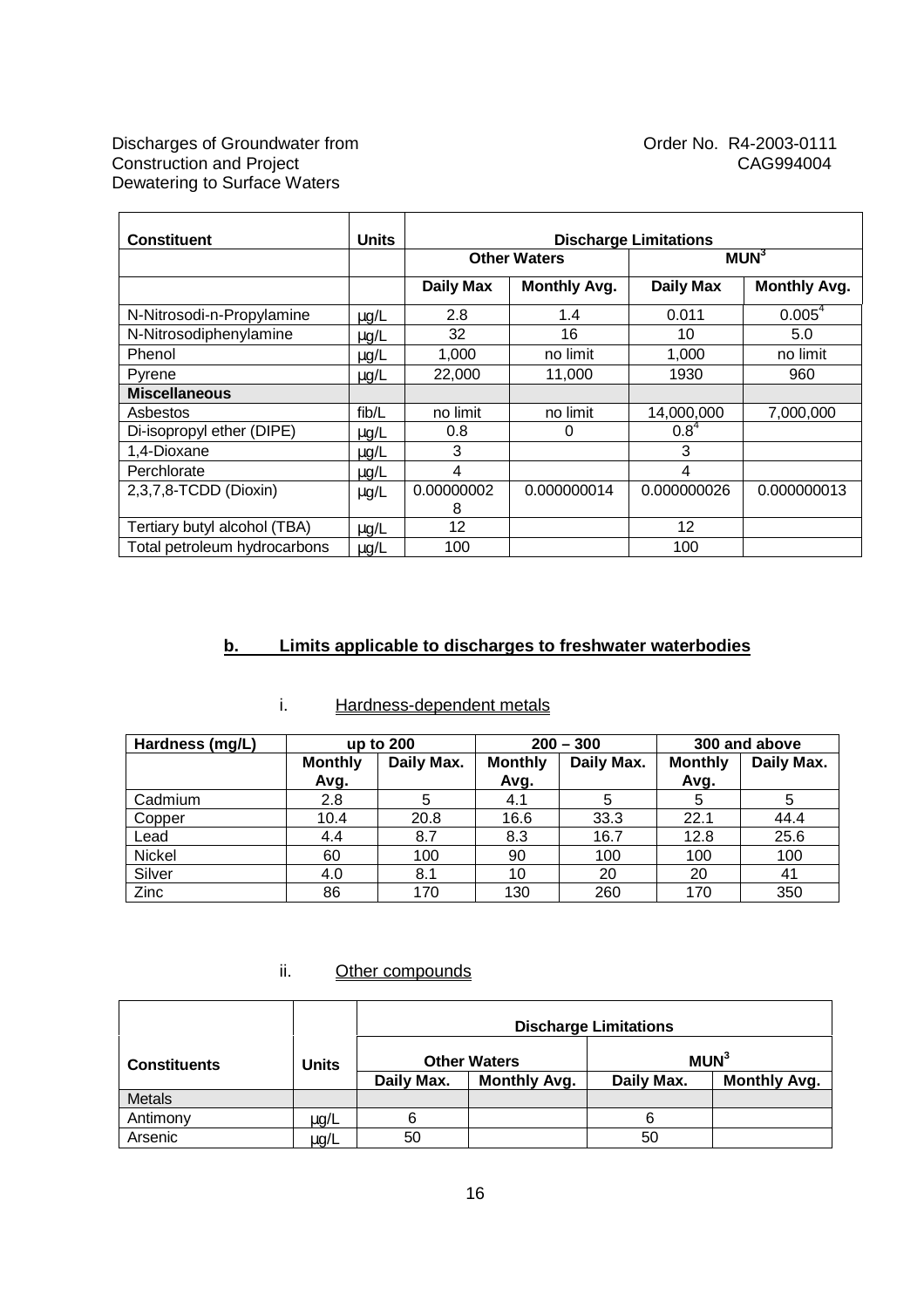|                           |              | <b>Discharge Limitations</b> |                     |                  |                        |
|---------------------------|--------------|------------------------------|---------------------|------------------|------------------------|
| <b>Constituents</b>       | <b>Units</b> |                              | <b>Other Waters</b> | MUN <sup>3</sup> |                        |
|                           |              | Daily Max.                   | <b>Monthly Avg.</b> | Daily Max.       | <b>Monthly Avg.</b>    |
| Beryllium                 | $\mu$ g/L    | 4                            |                     | 4                |                        |
| Chromium III              | $\mu$ g/L    | 50                           |                     | 50               |                        |
| Chromium VI               | $\mu$ g/L    | 16                           | 8                   | 16               | 8                      |
| Cyanide                   | $\mu$ g/L    | 8.5                          | 4.2                 | 8.5              | $4.2^4$                |
| Mercury                   | $\mu$ g/L    | 0.1                          | 0.05 <sup>4</sup>   | 0.1              | $0.05^{4}$             |
| Selenium                  | $\mu$ g/L    | 8                            | 4                   | 8                | 4                      |
| Thallium                  | $\mu$ g/L    | 13                           | 6                   | 3.4              | 1.7                    |
| Organic Compounds         |              |                              |                     |                  |                        |
| Pentachlorophenol         | $\mu$ g/L    | 1.5                          | 0.73                | 0.56             | $0.28^{4}$             |
| Chlordane                 | $\mu$ g/L    | 0.0012                       | 0.00059             | 0.0012           | 0.00057 <sup>4</sup>   |
| 4,4' -DDT                 | $\mu$ g/L    | 0.0012                       | 0.00059             | 0.0012           | 0.00059 <sup>4</sup>   |
| <b>Dieldrin</b>           | $\mu$ g/L    | 0.00028                      | 0.00014             | 0.00028          | 0.00014 <sup>4</sup>   |
| alpha-Endosulfan          | $\mu$ g/L    | 0.092                        | 0.046               | 0.092            | $0.046^{4}$            |
| beta-Endosulfan           | $\mu$ g/L    | 0.092                        | 0.046               | 0.092            | $0.046^{4}$            |
| Endrin                    | $\mu$ g/L    | 0.059                        | 0.029               | 0.059            | 0.029 <sup>4</sup>     |
| Heptachlor                | $\mu$ g/L    | 0.00042                      | 0.00021             | 0.00042          | 0.00021 <sup>4</sup>   |
| <b>Heptachlor Epoxide</b> | $\mu$ g/L    | 0.00022                      | 0.00011             | 0.00020          | $0.000\overline{10^4}$ |
| Toxaphene                 | $\mu$ g/L    | 0.0015                       | 0.00075             | 0.0015           | 0.00073 <sup>4</sup>   |

# **c. Limits applicable to discharges to saltwater waterbodies**

|                     |              | <b>Discharge Limitations</b> |                     |  |
|---------------------|--------------|------------------------------|---------------------|--|
| <b>Constituents</b> | <b>Units</b> | Daily Max.                   | <b>Monthly Avg.</b> |  |
| <b>Metals</b>       |              |                              |                     |  |
| Antimony            | $\mu$ g/L    | 6                            |                     |  |
| Arsenic             | $\mu$ g/L    | 50                           | 29                  |  |
| Beryllium           | $\mu$ g/L    |                              |                     |  |
| Cadmium             | $\mu$ g/L    | 5                            |                     |  |
| Chromium III        | $\mu$ g/L    | 50                           |                     |  |
| Chromium VI         | $\mu$ g/L    | 82                           | 41                  |  |
| Copper              | $\mu$ g/L    | 5.8                          | 2.9                 |  |
| Cyanide             | $\mu$ g/L    | 1.0                          | $0.50^{4}$          |  |
| Lead                | $\mu$ g/L    | 14                           | 7                   |  |
| Mercury             | $\mu$ g/L    | 0.1                          | 0.05 <sup>4</sup>   |  |
| Nickel              | $\mu$ g/L    | 14                           | 6.7                 |  |
| Selenium            | $\mu$ g/L    | 120                          | 58                  |  |
| Silver              | $\mu$ g/L    | 2.2                          | 1.1                 |  |
| Thallium            | $\mu$ g/L    | 13                           | 6                   |  |
| Zinc                | $\mu$ g/L    | 95                           | 47                  |  |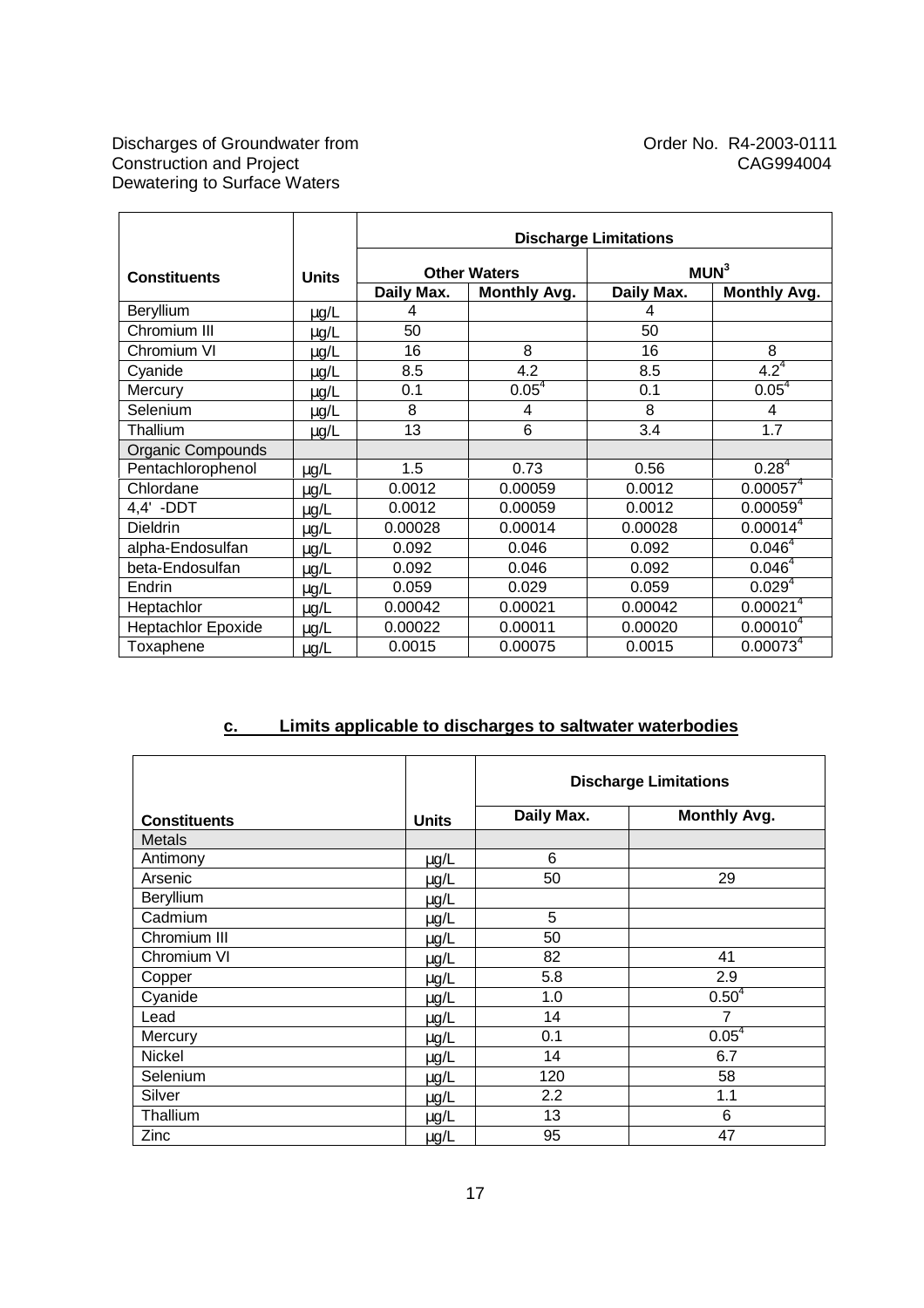|                           |              | <b>Discharge Limitations</b> |                      |
|---------------------------|--------------|------------------------------|----------------------|
| <b>Constituents</b>       | <b>Units</b> | Daily Max.                   | <b>Monthly Avg.</b>  |
| <b>Organic Compounds</b>  |              |                              |                      |
| Pentachlorophenol         | $\mu$ g/L    | 13                           | 6.4                  |
| Chlordane                 | $\mu$ g/L    | 0.0012                       | 0.00059 <sup>4</sup> |
| $4.4'$ -DDT               | $\mu$ g/L    | 0.0012                       | 0.00059 <sup>4</sup> |
| <b>Dieldrin</b>           | $\mu$ g/L    | 0.00028                      | 0.00014 <sup>4</sup> |
| Alpha-Endosulfan          | $\mu$ g/L    | 0.014                        | $0.0071^{4}$         |
| Beta-Endosulfan           | $\mu$ g/L    | 0.014                        | $0.0071^{4}$         |
| Endrin                    | $\mu$ g/L    | 0.0038                       | $0.0019^{4}$         |
| Heptachlor                | $\mu$ g/L    | 0.00042                      | 0.00021 <sup>4</sup> |
| <b>Heptachlor Epoxide</b> | $\mu$ g/L    | 0.00022                      | 0.00011 <sup>4</sup> |
| Toxaphene                 | $\mu$ g/L    | 0.00033                      | 0.00016 <sup>4</sup> |

- 2. The pH of the discharge shall at all times be within the range of 6.5 and 8.5.
- 3. The temperature of the discharge shall not exceed 100º F.
- 4. Attachment B establishes the applicable effluent limits for mineral and nitrogen constituents for discharges covered by this Order. The discharge of an effluent with mineral and nitrogen constituents in excess of applicable limits established in Attachment B is prohibited. In the letter of determination, the Executive Officer shall indicate the watershed/stream reach limitations in Attachment B applicable to the particular discharge. Creekside construction dewatering discharges covered under Part C.2.f are determined to have hydrologic connection and/or similar water chemistry between groundwater and surface water. Therefore, since the groundwater and surface water are essentially the same, discharges qualified under creekside dewatering as approved by Executive Office are not required to comply with Attachment B (TDS, sulfate, chloride) except for nitrogen and boron.
- 5. Pass-through or uncontrollable discharges of PCBs shall not exceed daily average concentrations of 14 ng/L into fresh waters or 30 ng/L into estuarine waters.
- 6. The acute toxicity of the effluent shall be such that the average survival in the undiluted effluent for any three (3) consecutive 96-hour static or continuous flow bioassay tests shall be at least 90%, with no single test less than 70% survival.
- 7. The discharge shall meet effluent limitations and toxic and effluent standards established pursuant to sections 301, 302, 304, 306, and 307 of the Clean Water Act, and amendments thereto.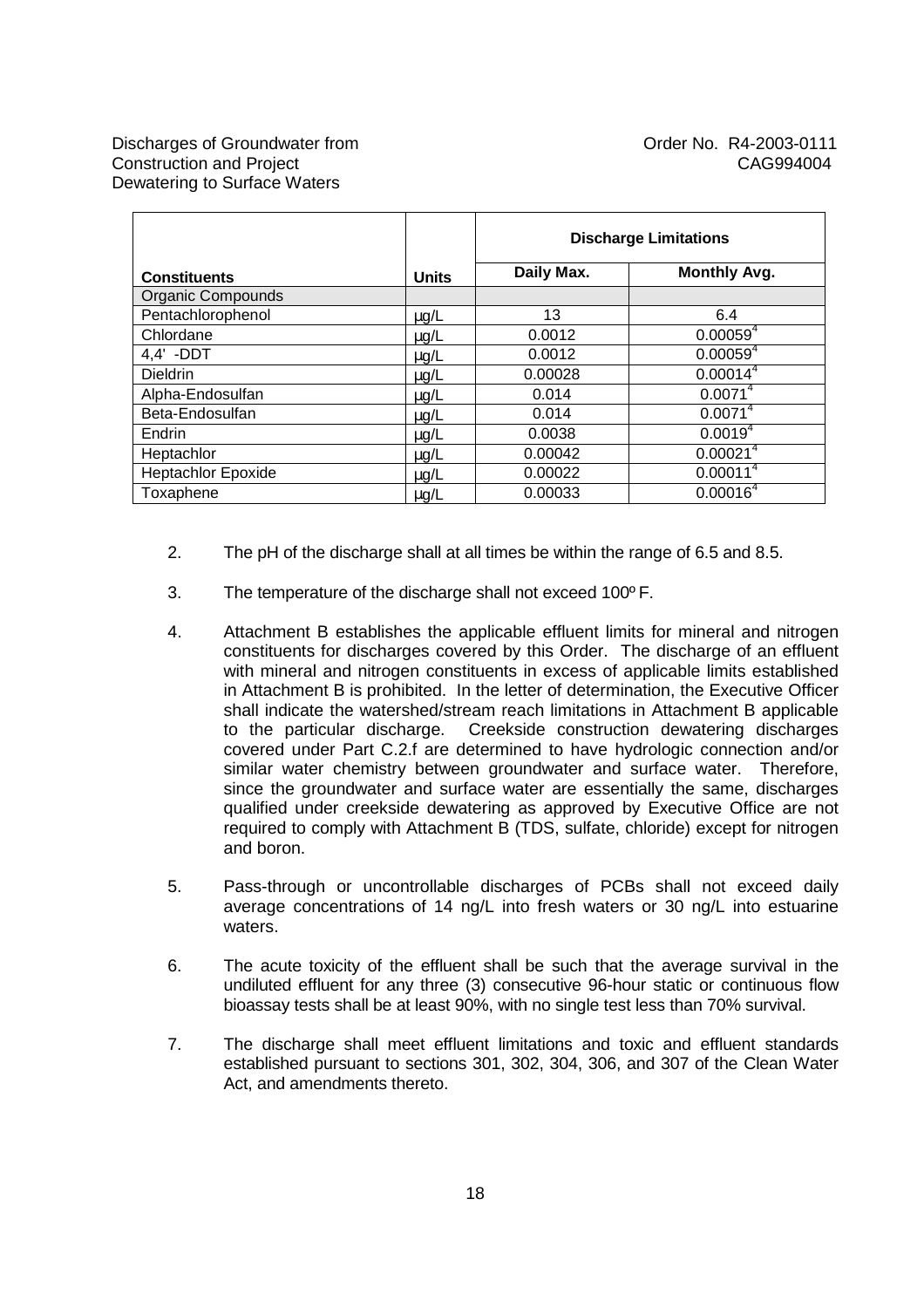—<br>5

#### **F. Receiving Water Limitations**

- 1. The discharge shall not cause the following to be present in receiving waters:
	- a. Toxic pollutants at concentrations that will bioaccumulate in aquatic life to levels that are harmful to aquatic life or human health;
	- b. Biostimulatory substances at concentrations that promote aquatic growth to the extent that such growth causes nuisance or adversely affects beneficial uses;
	- c. Chemical substances in amounts that adversely affect any designated beneficial use;
	- d. Visible floating materials, including solids, liquids, foams, and scum;
	- e. Oils, greases, waxes, or other materials in concentrations that result in a visible film or coating on the surface of the receiving water or on objects in the water;
	- f. Suspended or settleable materials in concentrations that cause nuisance or adversely affect beneficial uses;
	- g. Taste or odor-producing substances in concentrations that alter the natural taste, odor, and/or color of fish, shellfish, or other edible aquatic resources; cause nuisance; or adversely affect beneficial uses;
	- h. Substances that result in increases of  $BOD<sub>5</sub>20^{\circ}C$  that adversely affect beneficial uses;
	- i. Fecal coliform concentrations which exceed a log mean of 200 per 100 ml (based on a minimum of not less than four samples for any 30-day period), nor shall more than 10% of total samples during any 30-day period exceed 400 per 100 ml; or
	- j. Concentrations of toxic substances that are toxic to, or cause detrimental physiological responses in, human, animal, or aquatic life.
- 2. The discharge shall not cause the following to occur in the receiving waters:
	- a. The dissolved oxygen to be depressed below:

| WARM <sup>5</sup> designated waters          | 5 mg/L           |
|----------------------------------------------|------------------|
| COLD <sup>5</sup> designated waters          | $6 \text{ mg/L}$ |
| COLD and SPWN <sup>5</sup> designated waters | $7 \text{ mg/L}$ |

Beneficial Uses WARM - Warm Freshwater Habitat; COLD -Cold Freshwater Habitat; SPWN - Spawning, Reproduction, and/or Early Development.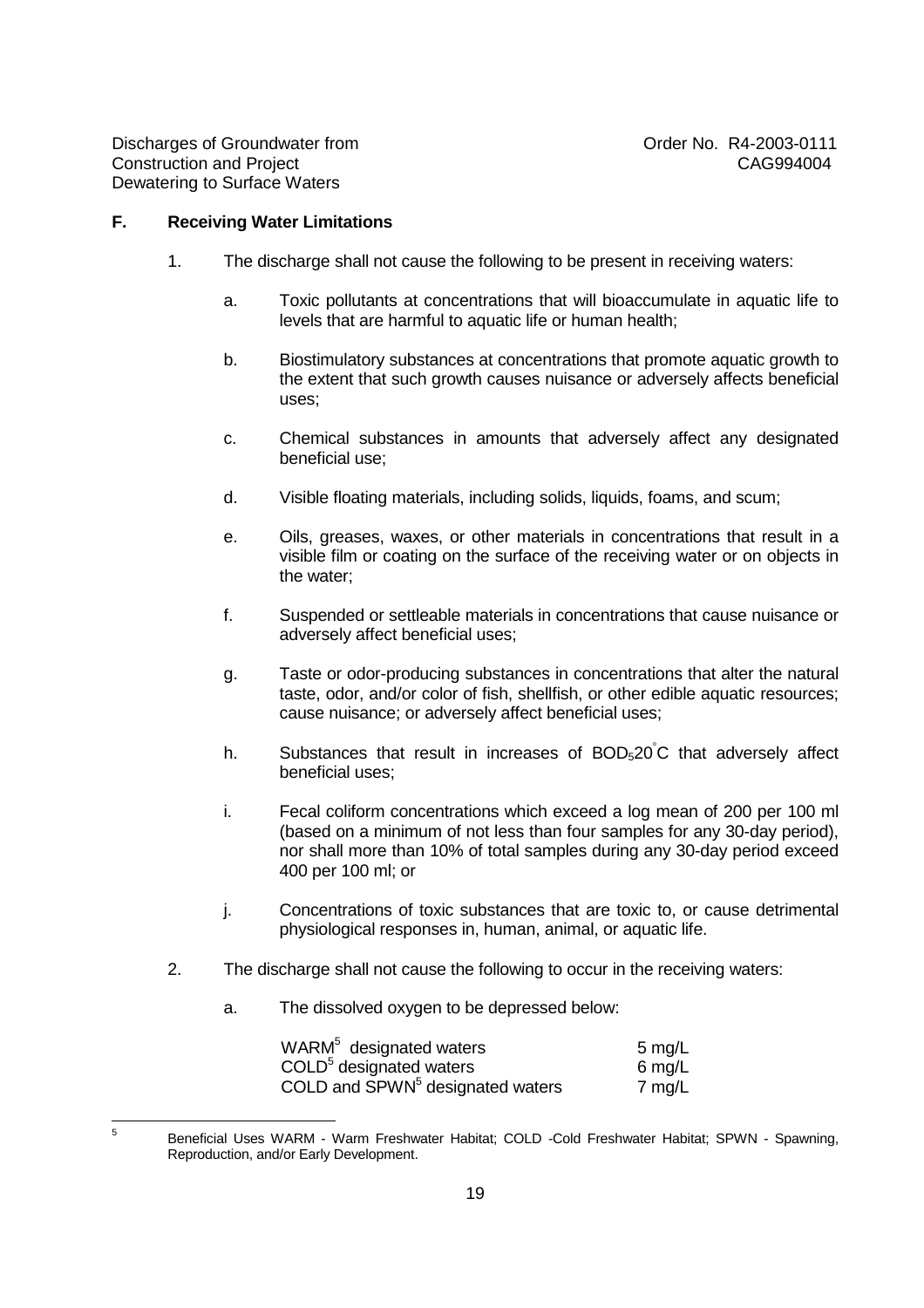- b. The pH to be depressed below 6.5 or raised above 8.5, and the ambient pH levels to be changed from natural conditions in inland waters more than 0.5 units or in estuaries more than 0.2 units;
- c. The temperature at any time or place and within any given 24-hour period to be altered by more than 5° F above natural temperature; but at no time be raised above 80° F for waters with a beneficial use of WARM (Warm Freshwater Habitat);
- d. The turbidity to increase to the extent that such an increase causes nuisance or adversely affects beneficial uses; such increase shall not exceed 20% when the natural turbidity is over 50 NTU or 10% when the natural turbidity is 50 NTU or less;
- e. Residual chlorine in concentrations that persist and impairs beneficial uses; or
- f. Any individual pesticide or combination of pesticides in concentrations that adversely affect beneficial uses or increase pesticide concentration in bottom sediments or aquatic life.
- 3. The discharge shall not alter the color, create a visual contrast with the natural appearance, nor cause aesthetically undesirable discoloration of the receiving waters.
- 4. The discharge shall not degrade surface water communities and populations, including vertebrate, invertebrate, and plant species.
- 5. The discharge shall not damage, discolor, nor cause formation of sludge deposits on flood control structures or facilities nor overload their design capacity.
- 6. The discharge shall not cause problems associated with breeding of mosquitoes, gnats, black flies, midges, or other pests.

#### **G. Provisions**

- 1. The Executive Officer may require any discharger authorized under this Order to apply for and obtain an individual NPDES permit with more specific requirements. The Executive Officer may require any discharger authorized to discharge under this permit to apply for an individual permit only if the discharger has been notified in writing that a permit application is required. This notice shall include a brief statement of the reasons for this decision, an application form, a statement setting a deadline for the discharger to file the application, and a statement that on the effective date of the individual permit, the authority to discharge under this General Permit is no longer applicable.
- 2. The discharger shall comply with all the applicable items of the Standard Provisions and Reporting for Waste Discharge Requirements (Standard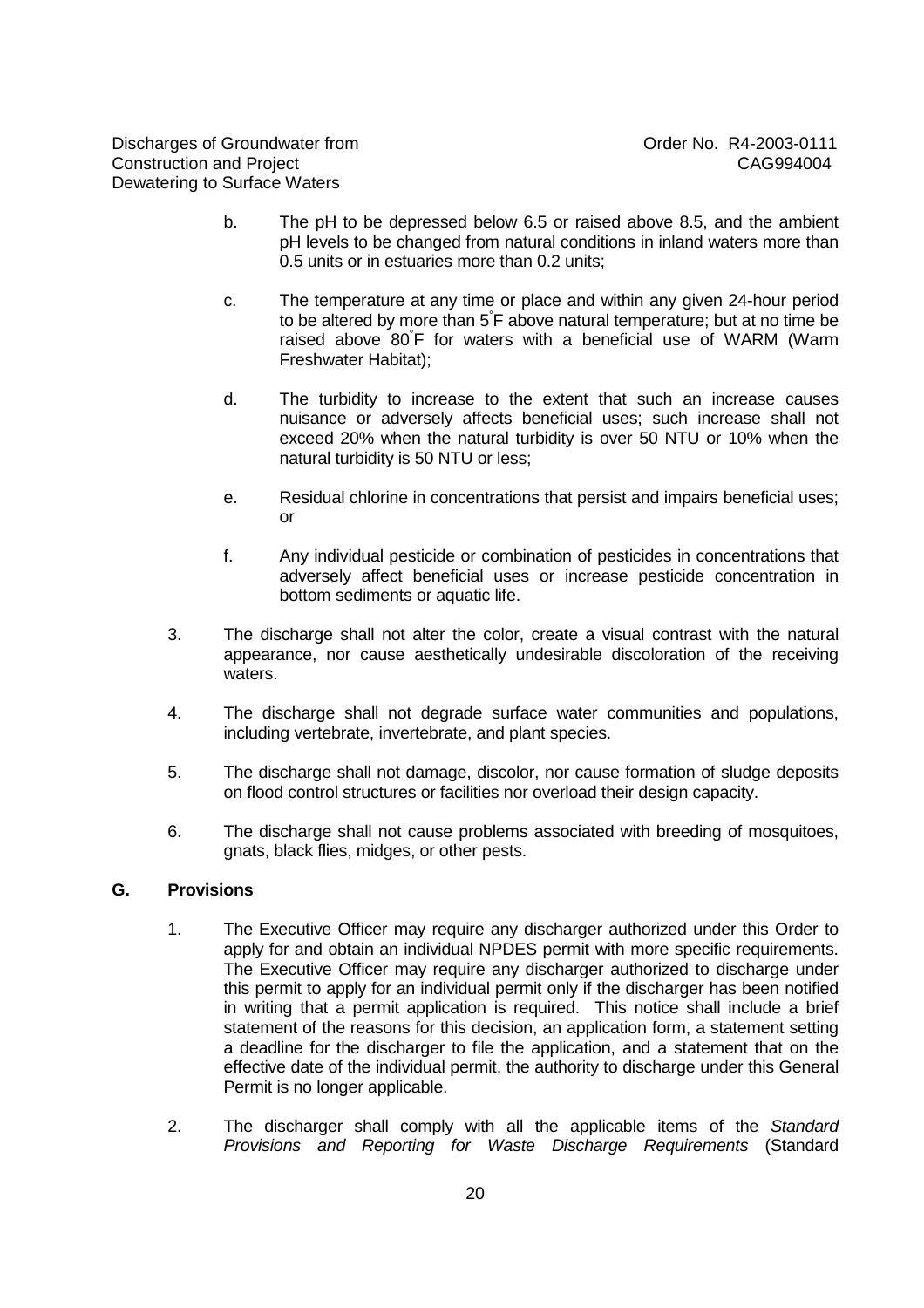Provisions), which are part of this General Permit (Attachment C). If there is any conflict between provisions stated herein and the Standard Provisions, those provisions stated herein prevail.

- 3. Prior to application, the discharger shall submit for Executive Officer' s approval the list of chemicals and proprietary additives that may affect the discharge, including rates/quantities of application, compositions, characteristics, and material safety data sheets, if any.
- 4. Oil or oily materials, chemicals, refuse, or other materials that may cause pollution in storm water and/or urban runoff shall not be stored or deposited in areas where they may be picked up by rainfall/urban runoff and discharged to surface waters. Any spill of such materials shall be contained, removed and cleaned immediately.
- 5. This Order neither exempt the discharger from compliance with any other laws, regulations, or ordinances that may be applicable, nor legalize the waste disposal facility.
- 6. The discharger shall at all times properly operate and maintain all facilities and systems installed or used to achieve compliance with this Order.
- 7. Pursuant to 40 CFR section 122.61(b), coverage under this Order may be transferred in case of change of ownership of land or discharge facility provided the existing discharger notifies the Executive Officer at least 30 days before the proposed transfer date, and the notice includes a written agreement between the existing and new dischargers containing a specific date of transfer of coverage, responsibility for compliance with this Order, and liability between them.
- 8. Pursuant to 40 CFR sections 122.62 and 122.63, this Order may be modified, revoked and reissued, or terminated for cause. Reasons for modification may include new information on the impact of discharges regulated under this Order become available, promulgation of new effluent standards and/or regulations, adoption of new policies and/or water quality objectives, and/or new judicial decisions affecting requirements of this Order. In addition, if receiving water quality is threatened due to discharges covered under this permit, this permit will be reopened to incorporate more stringent effluent limitations for the constituents creating the threat. TMDLs have not been developed for all the parameters and receiving waters on the 303(d) list. When TMDLs are developed this permit may be reopened to incorporate appropriate limits. In addition, if TMDL identifies that a particular discharge covered under this permit is a load that needs to be reduced; this permit will be reopened to incorporate appropriate TMDL based limit and/or to remove any applicable exemptions.
- 9. Any discharge authorized under this Order may request to be excluded from the coverage of this Order by applying for an individual permit.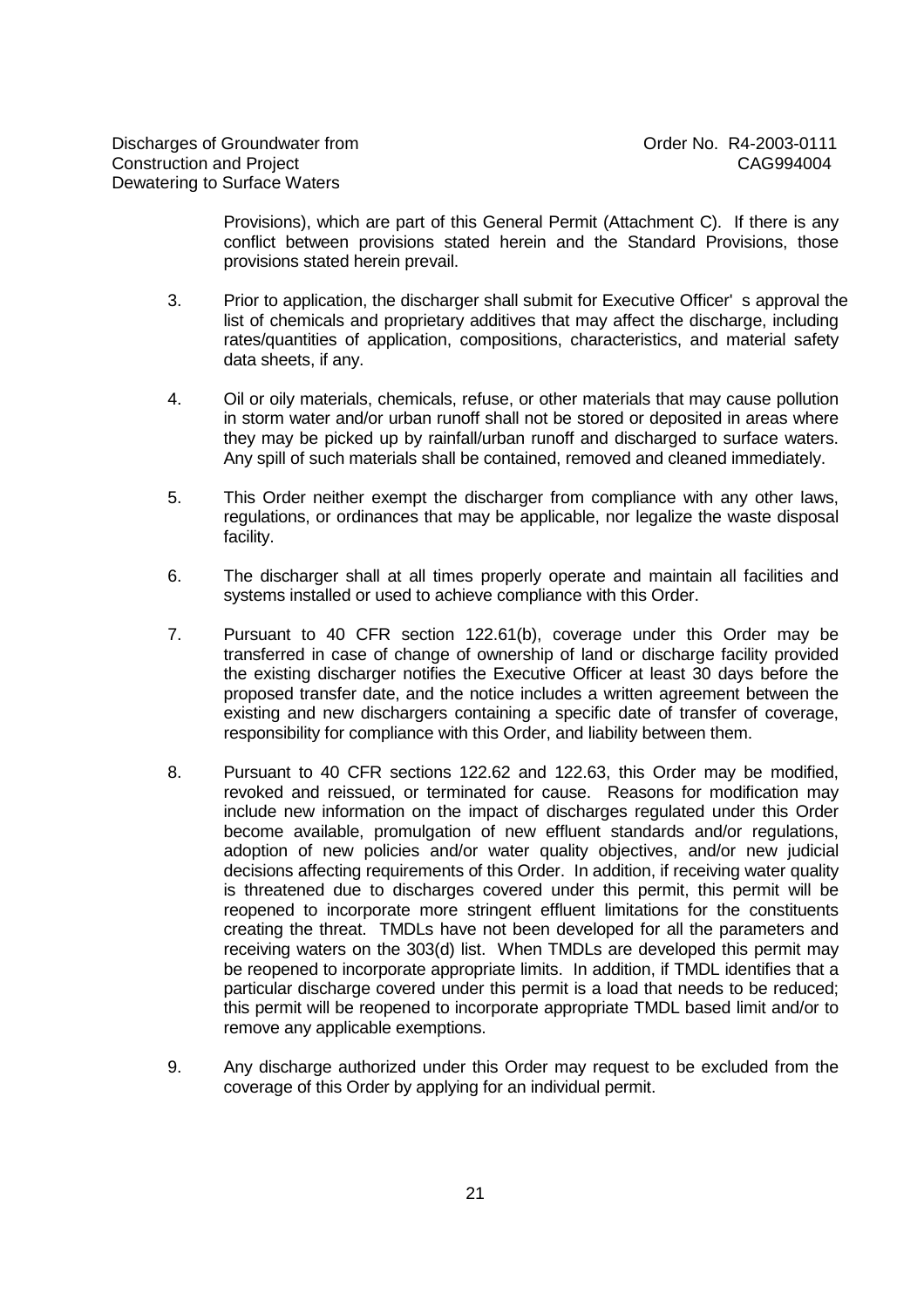Discharges of Groundwater from  $O(11)$  Order No. R4-2003-0111 Construction and Project CAG994004 Dewatering to Surface Waters

#### **H. Monitoring And Reporting Requirements**

- 1. The Executive Officer is hereby authorized to prescribe a Monitoring and Reporting Program for each authorized discharger. This program may include participation of the discharger in a regional monitoring program.
- 2. The frequency of monitoring for constituents regulated under this permit will vary according to the quality of the groundwater prior to any necessary treatment and discharge. The groundwater quality shall be determined based on analytical results of constituents listed in the supplemental analysis, which shall be submitted with the NPDES application or the Notice of Intent form. Toxic constituents indicating reasonable potential to exceed established levels will be required to be monitored regularly. Routine monitoring will not be required for toxic compounds without reasonable potential of exceedance. Toxic constituent results must meet the detection level and minimum level requirements to be excluded from monitoring. Monitoring for general constituents will be required on a regular basis for all discharges under this permit.
- 3. The discharger shall comply with Monitoring and Reporting Requirements stated in Part B of the Standard Provisions (Attachment C).
- 4. The discharger shall retain records of all monitoring information and data used to complete the Report of Waste Discharge and application for coverage under this Order for at least five years from the date of sampling, measurement, report, or application. The retention period shall be extended during any unresolved litigation regarding the discharge or when requested by the Executive Officer.
- 5. The monitoring report shall specify the USEPA analytical method used, the Method Detection Limit (MDL) and the Minimum Level (ML)<sup>6</sup> for each pollutant. For the purpose of reporting compliance with numerical limitations, performance goals, and receiving water limitations, analytical data shall be reported with one of the following methods, as the case may be:
	- a. An actual numerical value for sample results greater than or equal to the ML; or
	- b. "Detected, but Not Quantified (DNQ)" if results are greater than or equal to the laboratory's MDL but less than the ML. The estimated<sup>7</sup> chemical concentration of the sample shall also be reported; or
	- c. "Not-Detected (ND)" for sample result less than the laboratory's MDL with the MDL indicated for the analytical method used.

 6 The minimum levels are those published by the State Water Resources Control Board in the Policy for Implementation of Toxics Standards for Inland Surface Waters, Enclosed Bays, and Estuaries of California, March 2, 2000. (See Appendix I)

<sup>7</sup> Estimated chemical concentration is the estimated chemical concentration that results from the confirmed detection of the substance by the analytical method below the ML value.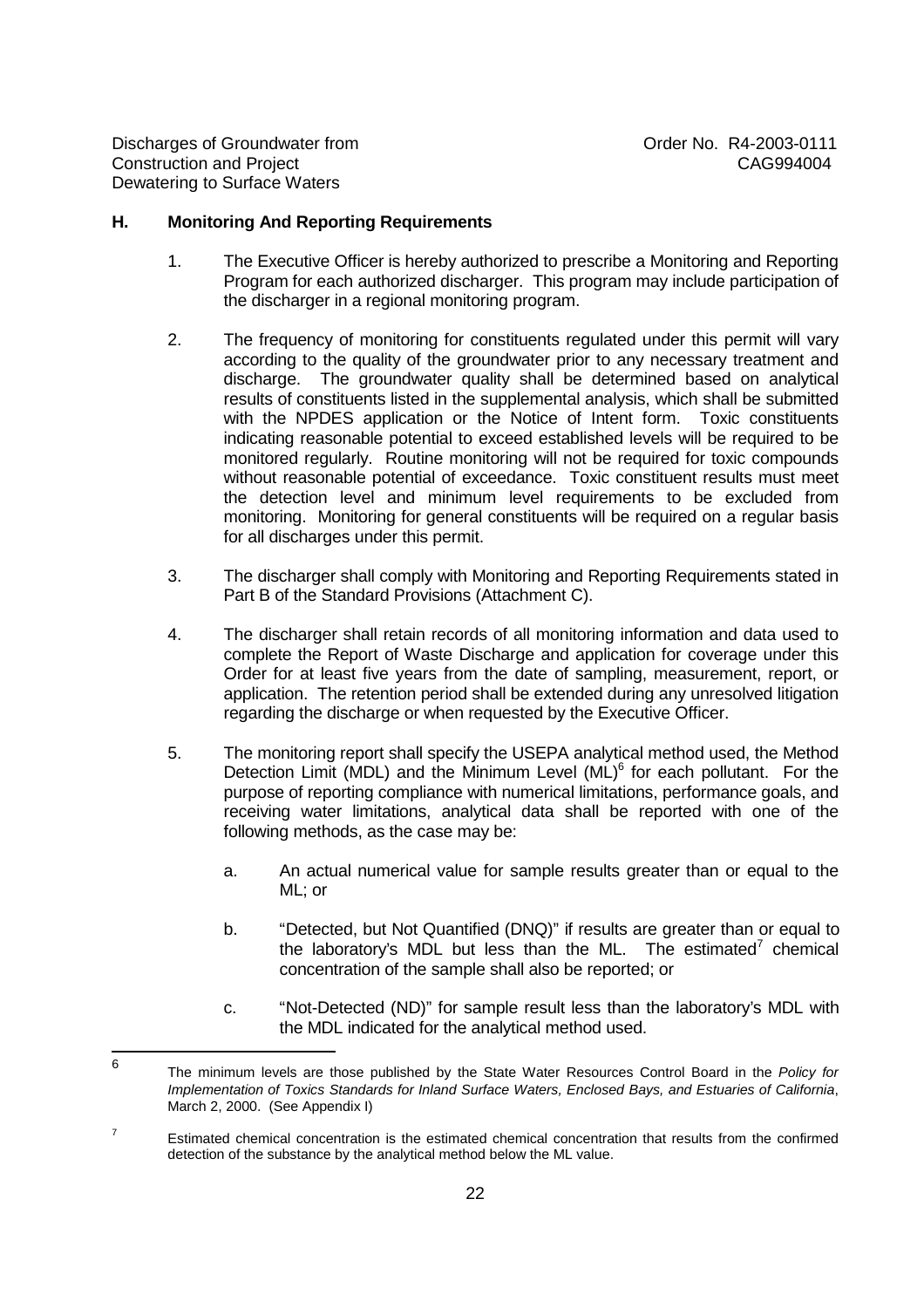Discharges of Groundwater from The Control of Control order No. R4-2003-0111 Construction and Project CAG994004 Dewatering to Surface Waters

The ML employed for an effluent analysis shall be lower than the permit limit established for a given parameter, unless the Discharger can demonstrate that a particular ML is not attainable and obtains approval for a higher ML from the Executive Officer. At least once a year, the Discharger shall submit a list of the analytical methods employed for each test and associated laboratory quality assurance and quality control procedures.

- 6. The discharger shall maintain all sampling, measurement and analytical results, including: the date, exact place, and time of sampling or measurement; individual(s) who did the sampling or measurement; the date(s) analyses were done; analysts' names; and analytical techniques or methods used.
- 7. All sampling, sample preservation, and analyses must be conducted according to test procedures under 40 CFR part 136, unless other test procedures have been specified in this Order or by the Executive Officer.
- 8. All chemical, bacteriological, and bioassay analyses shall be conducted at a laboratory certified for such analyses by the California Department of Health Services or other state agency authorized to undertake such certification.
- 9. The discharger shall calibrate and maintain all monitoring instruments and equipment to insure accuracy of measurements, or shall insure that both activities will be conducted.
- 10. For parameters/constituents where both monthly average and daily maximum limits are prescribed, but where monitoring frequency is less than four times a month, the following procedure shall apply:

If analysis of a representative sample yields a result greater than the monthly average limit for a parameter/constituent, the sampling frequency for that parameter/constituent shall increase to weekly within one week of receiving the laboratory result until at least three consecutive weekly samples are obtained and compliance with the monthly average has been demonstrated, and the discharger has submitted for Executive Officer approval a program that will ensure future compliance with the monthly average limit.

- 11. The discharger shall file with the Regional Board (Attention: Information Technology Unit) technical reports on self-monitoring work conducted according to the Monitoring and Reporting Program specified by the Executive Officer and submit other reports as requested by the Regional Board.
- 12. In reporting the monitoring data, the discharger shall arrange the data in tabular form so that the date, constituents, and concentrations are readily discernible. The data shall be summarized to demonstrate compliance with waste discharge requirements.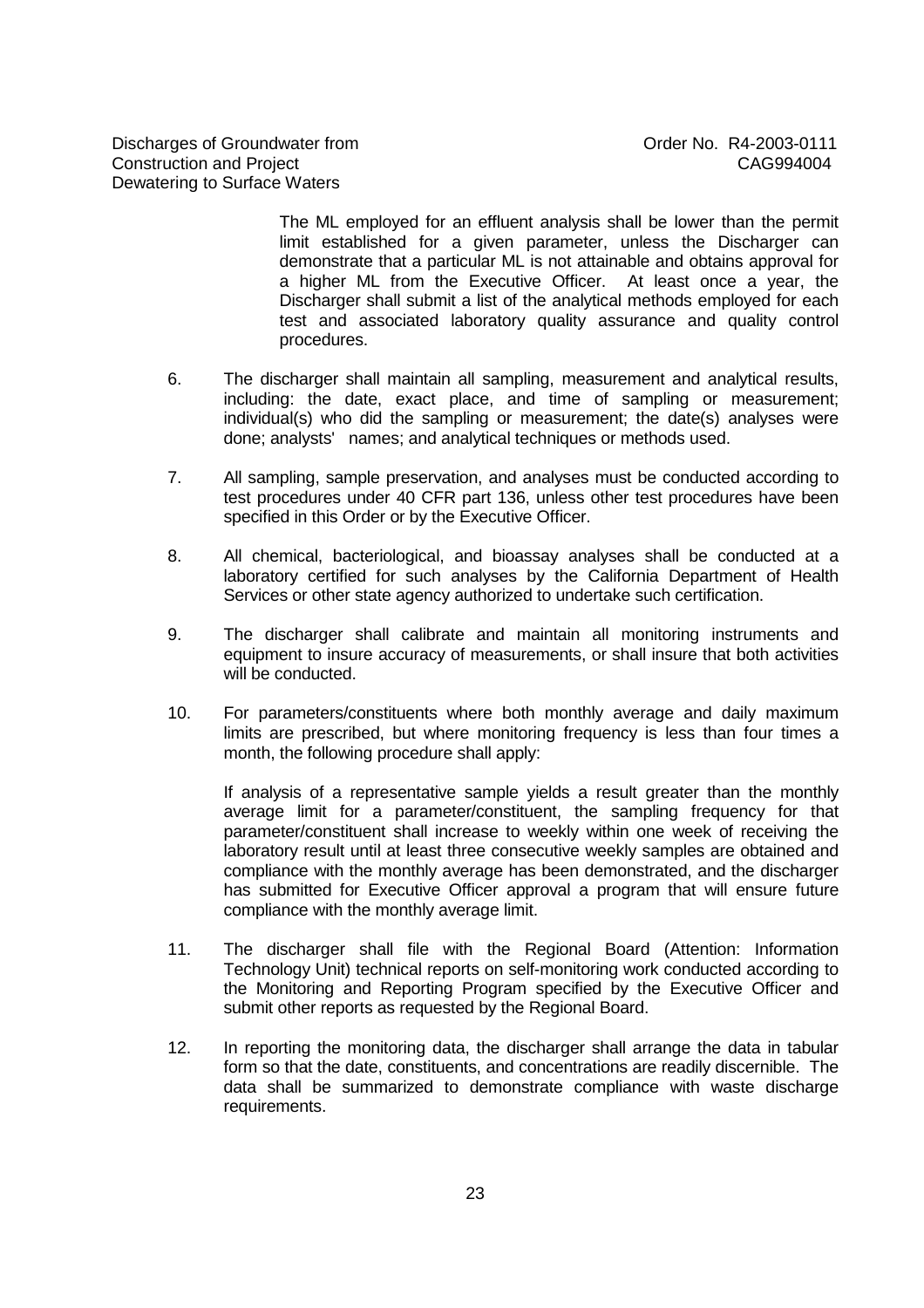- 13. For every item where the requirements are not met, the discharger shall submit a statement of the actions undertaken or proposed that will bring the discharge into full compliance with requirements at the earliest time and submit a timetable for correction.
- 14. The discharger shall file a report of any material change or proposed change in the character, location or volume of the discharge.
- 15. The discharger shall notify this Regional Board within 24 hours by telephone of any adverse condition resulting from the discharge, such notification shall be affirmed in writing within five working days.

## **I. Compliance And Enforcement**

- 1. The discharger must comply with all of the conditions of this Order. Any noncompliance constitutes a violation of the Clean Water Act and the Water Code and is subject to enforcement action and/or permit termination.
- 2. The Clean Water Act and the Water Code provide for civil and criminal penalties for violations of waste discharge requirements.

#### **J. Expiration Date And Continuation Of This Order**

This Order expires on August 7, 2008; however, for those dischargers authorized to discharge under this Order, it shall continue in full force and effect until a new order is adopted. Notwithstanding Provision J (Expiration and Continuation of this Order) of Order 97-043 and Order 97-045, discharges regulated under these two permits on or before August 7, 2003, may continue under these permits until November 7, 2003.

#### **K. Reauthorization**

Upon re-issuance of a new general permit order, dischargers authorized under this Order shall file a Notice of Intent or a new Report of Waste Discharge within 60 days of notification by the Executive Officer.

## **L. Rescission**

Except for enforcement purposes, Orders No. 97-043 and 97-045, adopted by this Regional Board on May 12, 1997, are hereby rescinded, although dischargers presently enrolled under those orders may continue coverage in conformance with Part C.1.b of this Order until enrolled under this Order.